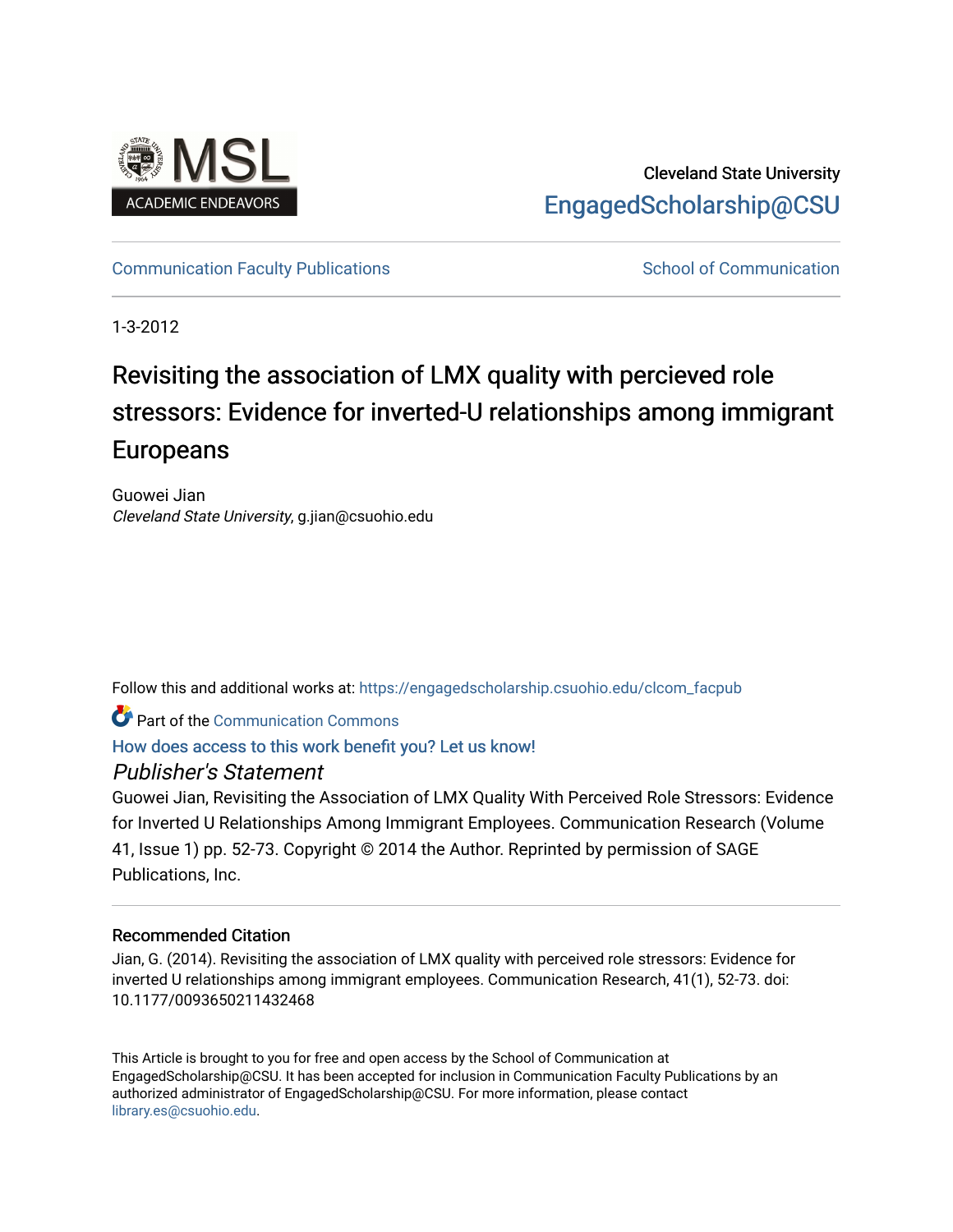**Revisiting the Association of LMX Quality With Perceived Role Stressors: Evidence for Inverted U Relationships Among Immigrant Employees**

Guowei Jian<sup>1</sup>

#### **Abstract**

Although earlier research on leader-member exchange (LMX) theory supported a negative linear relationship between LMX quality and role stressors, recent studies suggest that a more complex, nonlinear relationship may exist between LMX quality and variables traditionally associated with it. Based on communication research of LMX and social exchange theory, the aim of this article is to revisit the relationship between LMX quality and role stressors by reconceptualizing their associations and testing the hypotheses of an inverted U relationship. A survey study among immigrant employees revealed differential effects of LMX quality on role stressors. In particular, with role conflict and role overload LMX quality was found to have an inverted U relationship, but a negative linear relationship with role ambiguity. These findings challenge the prevailing assumptions and carry significant theoretical and practical implications.

#### **Keywords**

leader-member exchange, LMX, leadership communication, leadership, stress, stressor, role

Job-related stress has become a common experience for employees in today's workplace and its devastating toll on the human body is becoming ever more clear as it has been linked to serious health problems, such as coronary heart disease (Aboa-Eboulé et al., 2007; De Bacquer et al., 2005; Landsbergis, Schnall, Pickering, Warren, & Schwartz, 2003; National

<sup>1</sup>Cleveland State University, Cleveland, OH, USA

**Corresponding Author:** Guowei Jian, School of Communication, Cleveland State University, 2121, Euclid Ave. MU247 Cleveland, OH 44115, USA. Email:g.jian@csuohio.edu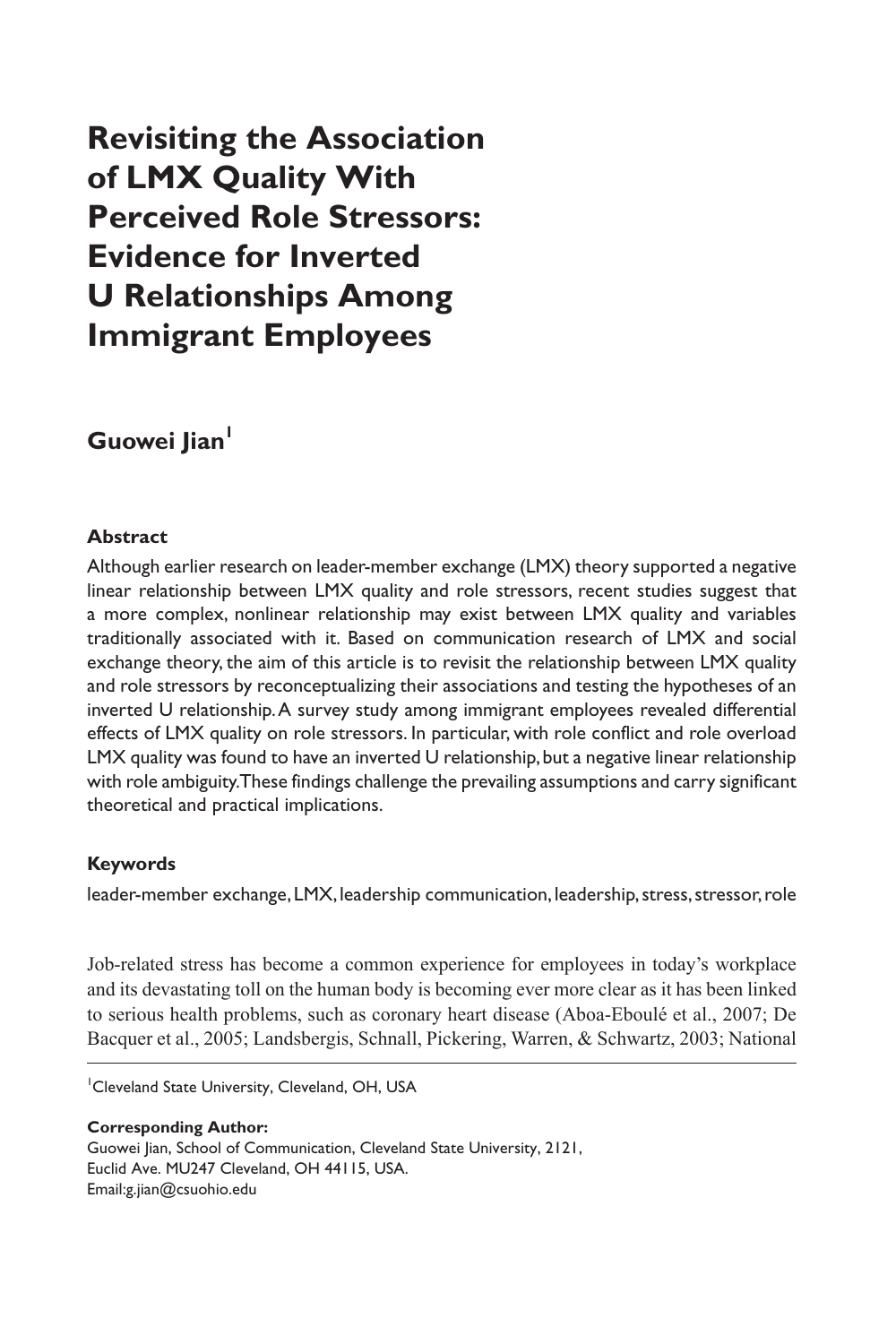Institute for Occupational Safety and Health, 1999). Some significant stressors in the work environment are related to work roles, including role ambiguity, role conflict, and role overload (Kahn, Wolfe, Quinn, & Snoek, 1964). As leaders, especially direct supervisors or managers, play a significant and integral part in shaping the role of their employees (Graen & Uhl-Bien, 1995), leader-member relationship has drawn scholarly attention to its association with role stressors.

Studies in the past have supported the theory that leader-member exchange (LMX) quality is negatively related to the perceived level of role stressors (Gerstner & Day, 1997; Nelson, Basu, & Purdie, 1998; Tanner, Dunn, & Chonko, 1993; Tordera, González-Romá, & Peiró, 2008). This pattern has been conceptually attributed to the varied levels of communication in LMXs. However, empirical findings from communication research of LMX (e.g., Fairhurst, 1993; Mueller & Lee, 2002; Waldron, 1991) provide evidence that challenges this conventional logic. Moreover, insights from social exchange theory (Blau, 1964; Cropanzano & Mitchell, 2005) suggest a more complex association between LMX and role stressors. Additionally, recent studies have found curvilinear relationships between LMX and several outcome variables, such as stress (Harris & Kacmar, 2006), job tension (Hochwarter & Byrne, 2005), intent to turnover (Harris, Kacmar, & Witt, 2005; Kim, Lee, & Carlson, 2010), and actual turnover (Morrow, Suzuki, Crum, & Pautsch, 2005). These findings indicate the possibility of rather complex associations of LMX with role stressors. Inspired by these developments, the purpose of this study is to revisit the association between LMX quality and role stressors by reconceptualizing the connection and testing the hypotheses of a curvilinear relationship.

The present study makes several contributions to the literature. First, the findings further the theory of LMX and role stressors and help reconceptualize the role that communication plays in linking the two constructs. The study paves the ground for future finer-grained theorizing and analysis of communication in role definition and negotiation in relation to each of the three role stressors. At the practical level, managers may find the results useful in assessing employee perception regarding their stressors and taking mindful communicative actions.

The remainder of the article will proceed in the following order. First, I will review the literature with regard to LMX and role stressors and advance several hypotheses. The methods section will follow with information on sampling, data collection, measurement, and data analysis. The final section will discuss the theoretical and practical implications of the statistical results, reflect on the limitations of the study, and offer suggestions for future research.

# **The LMX Framework**

The theory of LMX has attracted significant scholarly attention in its over three-decade long history (Dulebohn et al., 2011; Gerstner & Day, 1997; Graen & Scandura, 1987; Graen & Uhl-Bien, 1995; Liden, Sparrowe, & Wayne, 1997; Schriesheim, Castro, & Cogliser, 1999; Van Breukelen, Schyns, & Le Blanc, 2006). Taking a focus on the dyadic relationship, LMX theory proposes that leaders develop differential relationships with their subordi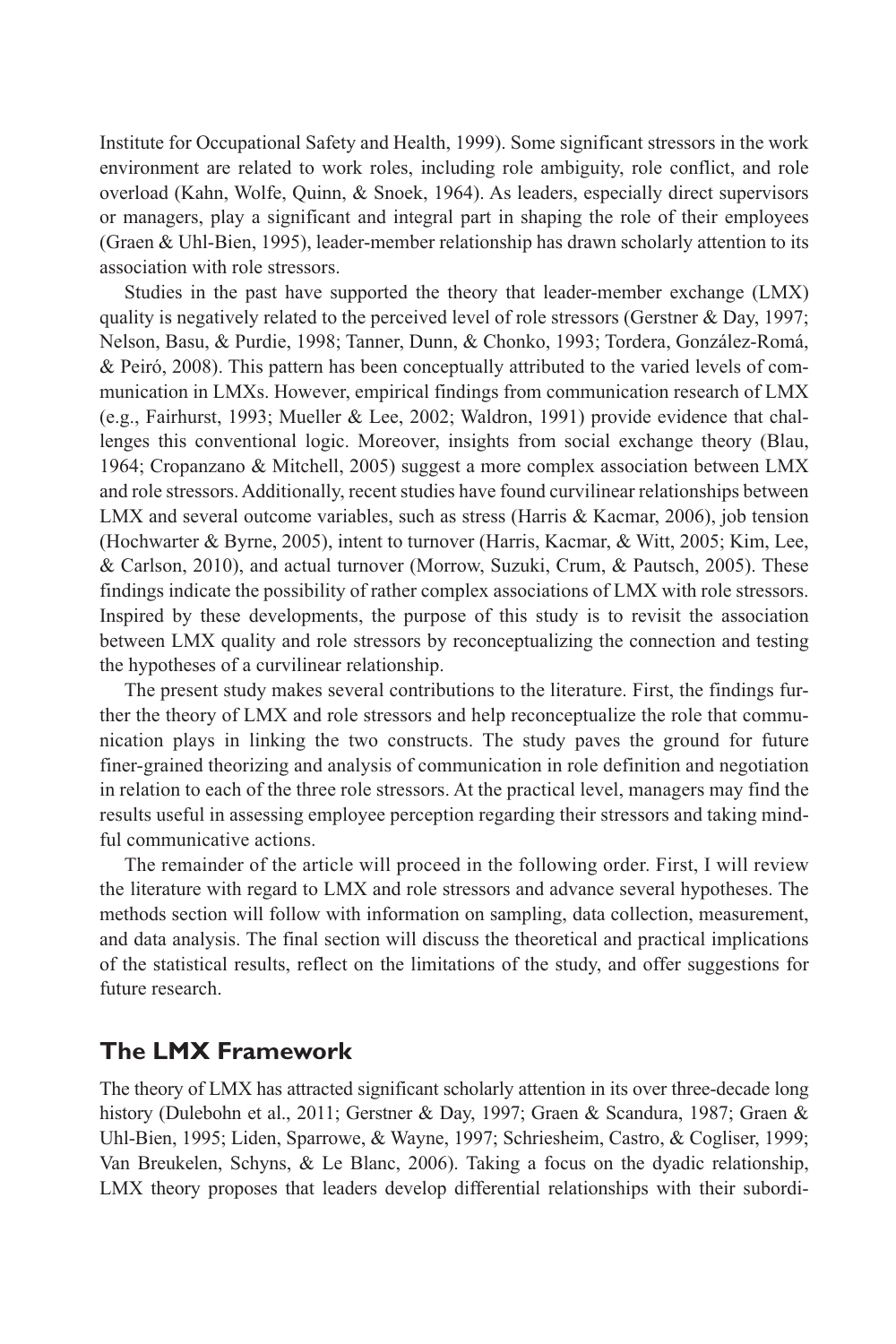nates, forming in-groups and out-groups. Leaders form high quality LMX relationships with in-group members characterized by social exchange of mutual respect and influence, formal and informal support, feedback discretion latitude, and so on, whereas, with outgroup members, leaders develop low quality relationships characterized by contractual and economic exchange of pay and performance (Graen & Uhl-Bien, 1995; Dulebohn, Bommer, Liden, Brouer, & Ferris, 2011). As Graen and Uhl-Bien (1995) described, low quality LMX exchange resembles transactional leadership practices (Bass, 1990), which focus on economic and material transactions, whereas high quality LMX exchange aligns closely with transformational leadership. By far, scholars have produced overwhelming empirical evidence demonstrating the significant association of LMX with a broad range of perceptual and behavioral outcomes, such as turnover, job satisfaction, organizational commitment, organizational citizenship behavior, and role stressors (for review, see Gerstner & Day, 1997; Dulebohn et al., 2011).

Lead-member interaction is a communicative process that undergirds the association between LMX and many of its correlates including role stressors. Hence, a sophisticated understanding of communication in LMX takes on special importance. On one hand, this line of research offers evidence supporting various aspects of LMX theory. For example, Mueller and Lee (2002) found that subordinates within higher quality LMXs tend to report higher levels of communication satisfaction. Fairhurst (1993) reported that aligning and accommodating conversational forms characterize high quality LMXs while polarizing forms mark low quality LMXs. On the other hand, however, communication research helps challenge conventional understandings about LMX, especially, the linear association between LMX and its correlates. For example, it is commonly believed that formal contractual exchanges decrease as LMX quality increases (Graen & Scandura, 1987). Waldron's (1991) study on maintenance communication revealed that, contrary to this conventional expectation, the use of contractual and obligatory maintenance tactics, together with informal and personal tactics, increases in medium and high quality LMXs. In a longitudinal study of the adjustment of job transferees, Kramer (1995) found that, unlike what a linear pattern predicted, medium LMX quality is, in fact, associated with the most positive adjustment. Fairhurst is one of the most notable critics on the potential linear bias in LMX theorizing. Citing dialectical theories in relational development (Baxter, 1990), Fairhurst (1993) argues that, like other interpersonal relationships, relational contradictions may exist in LMX and it is plausible that relational development follows a circular and dialectical movement instead of a linear progression. Taken together, this growing body of communication research paints a rather complex look of LMX development and challenges the conventional linear conception with regard to LMX development and its relationship with other behavioral and perceptual correlates.

Additionally, as noted earlier, several recent studies have begun to reveal rather complex relationships between LMX and several outcome variables including stress (Harris & Kacmar, 2006; Hochwarter & Byrne, 2005), intent to turnover (Harris et al., 2005; Kim et al., 2010), and actual turnover (Morrow et al., 2005). For example, Harris and Kacmar (2006) found a U-shaped curvilinear relationship between LMX quality and stress. A similar relationship between LMX quality and voluntary turnover was also identified by Morrow et al.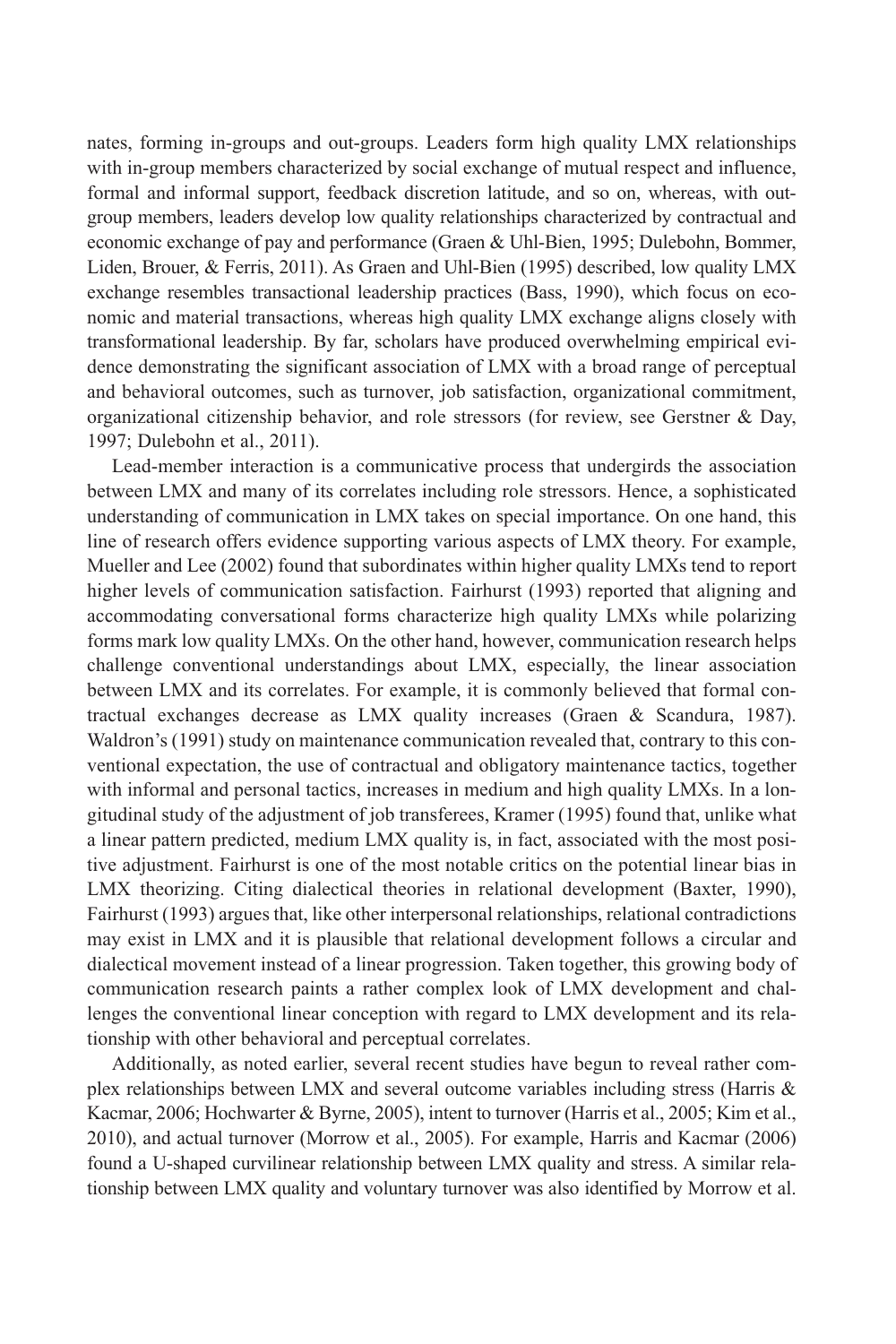(2005). Joining this emerging stream of investigations, the present study focuses on the association between LMX quality and role stressors. The next two sections first review existing research on role stressors and its association with LMX quality and then develop hypotheses.

# **Role Stressors and LMX in the Workplace**

Role stressors and their related antecedents and outcomes in the workplace have received strong scholarly attention in the past few decades (e.g., Fisher & Gitelson, 1983; Glazer & Beehr, 2005; Jackson & Schuler, 1985; Jex, 1998; Kahn & Byosiere, 1990; Kahn et al., 1964; Miller, Ellis, Zook, & Lyles, 1990; Peterson et al., 1995; Sonnentag & Frese, 2003). Much of this line of research has originated from the role dynamic theory (Kahn et al., 1964). According to the theory, organizational members can be defined and studied from the perspective of roles—the prescriptions and expectations they receive from other members. Role stressors, including role ambiguity, role conflict, and role overload, emerge as organizational members perceive certain psychological forces as they experience and interpret role-related information in the form of influence attempts by others (Kahn et al., 1964).

Role ambiguity refers to the extent to which an organizational member perceives as unclear about responsibilities, expectations, and evaluations related to his or her role in a position (Kahn et al., 1964; Rizzo, House, & Lirtzman, 1970). Role ambiguity, Kahn et al. (1964) argue, could result from the lack of information one needs to accomplish his or her tasks. It also can stem from one's perceived uncertainty or unpredictability regarding the expectations or evaluations others hold toward his or her behavior. Role conflict is defined as the experience of inconsistent and contradictory assignments and obligations received from others (Kahn et al., 1964; Rizzo et al., 1970). Although role conflict can stem from conflict between work and extrawork roles such as work-family conflict and from interorganizational relationships, this study focuses on work-related roles within members' employing organization. Finally, role overload refers to the extent to which one perceives that the amount of assigned work, quantitatively and/or qualitatively, exceeds what he or she can handle with the given resources without compromising quality (Peterson et al., 1995; Tordera et al., 2008). Although Kahn et al.'s conceptualization categorized role overload as a sub-dimension of role conflict, later research suggests that role overload, like the other two dimensions, constitute a separate construct (Glazer & Beehr, 2005; Kahn & Byosiere, 1990; Tordera et al., 2008).

The importance of understanding these work-related role stressors can be found in evidence that links their negative impact on various outcomes in work settings, such as organizational commitment, job satisfaction, and job performance (Addae, Parboteeah, & Velinor, 2008; Antón, 2009; Gilboa, Shirom, Fried, & Cooper, 2008; Jackson & Schuler, 1985; Jaskyte & Lee, 2009; Shirom, Gilboa, Fried, & Cooper, 2008; Tubre & Collins, 2000). To prevent or alleviate these negative outcomes, it is necessary to further probe into the sources and mechanisms that underlie work related role stressors. Of interest to the present study is the contributing effect of LMX quality.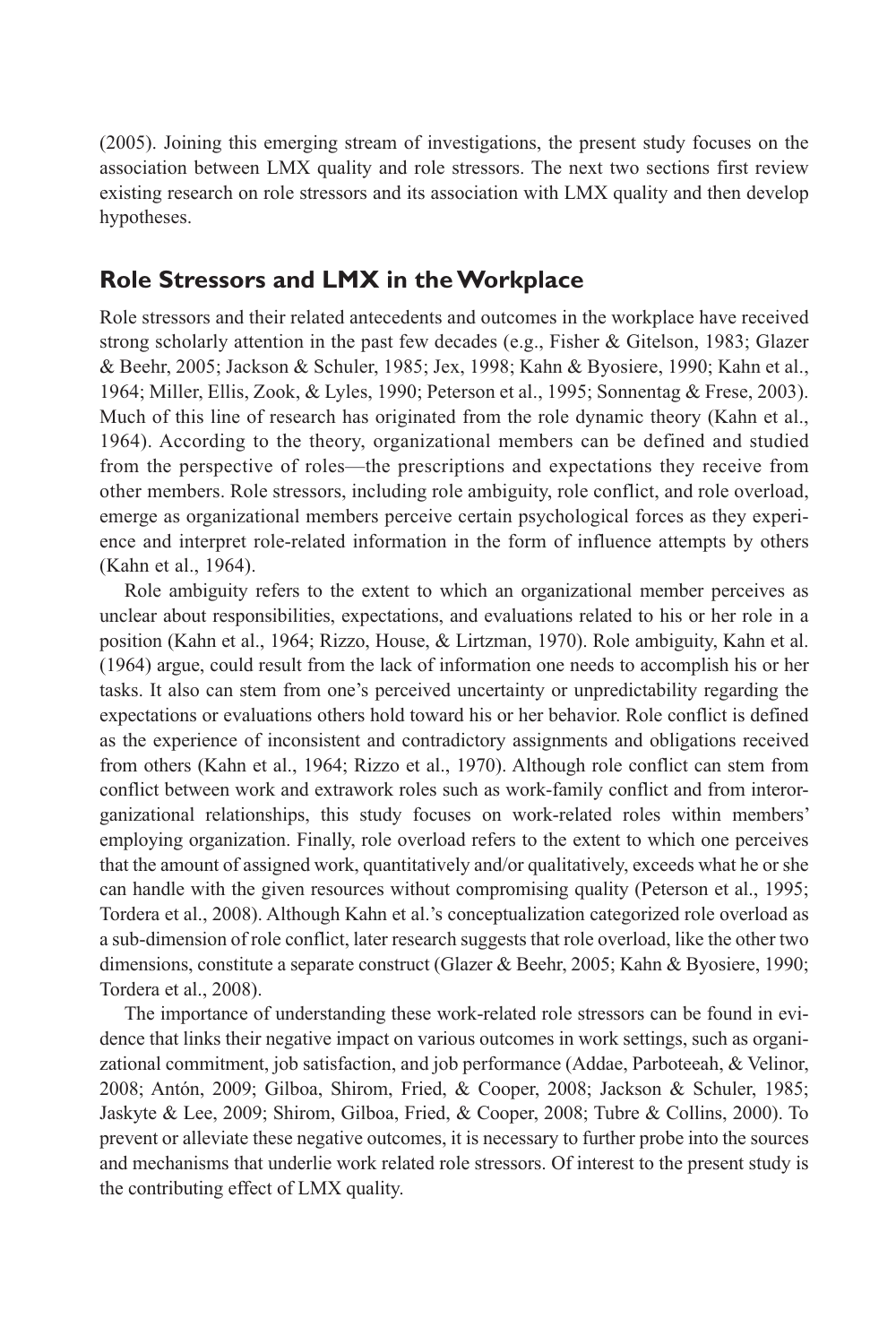The logic of associating LMX with role stressors becomes apparent when considering the role development process of a subordinate to which a leader contributes considerably. As Graen and Uhl-Bien (1995) demonstrated, moving from role finding to role making, and eventually to role implementation, subordinates interactively construct their relationship with leaders as strangers, acquaintances, and partners. In this process, role expectations and evaluations as given by leaders and perceived by members evolve. It seems reasonable to argue that various levels of LMX quality are associated with differentiated levels of reported role stressors by members. Most of empirical LMX research by far lends support to a negative linear association of LMX with role ambiguity, role conflict, and role overload (Gerstner & Day, 1997; Snyder & Brunning, 1985; Tanner et al., 1993; Tordera et al., 2008). That is, higher levels of LMX quality tend to be associated with lower levels of perceived role stressors. The prevailing rationale for the negative linear association centers on communication and the quality and quantity of resources exchanged. For instance, it is argued that low LMX quality relationship may have less communication in both quality and frequency (Tanner & Castleberry, 1990; Tanner et al., 1993), which would mean less feedback, information flow, coordination, and support between the two parties. A lower level of communication, therefore, results in perceived role conflict and ambiguity on the part of subordinates. Additional to communication, other kinds of resources have been mentioned as well, such as time, energy, and desirable work assignments. As a consequence of obtaining more resources, it is argued, employees in higher LMX quality relationships experience lower levels of role stressors (Nelson et al., 1998; Tordera et al., 2008).

Recently, however, this prevailing view regarding the negative linear association was put into question by Harris and Kacmar (2006) and Hochwarter and Byrne (2005). Harris and Kacmar (2006) examined the correlation between LMX quality and job stress and found empirical support for a U-shaped curvilinear relationship. Contrary to Harris and Kacmar (2006), Hochwater and Byrne using the same measure of job stress found an inverted U relationship between the two constructs among individuals who have a personality of high negative affectivity. It is important to note that it was job stress or strain that both studies investigated, which refers to the perceived job-related physical and emotional strain, such as emotional exhaustion and nervousness, a concept different from role stressors (Miller et al., 1990). Strain results from role stressors although their relationship is complex and beyond the scope of the present study (Richardson, Yang, Vandenberg, DeJoy, & Wilson, 2008; Stetz, Stetz, & Bliese, 2006). In spite of the difference between stress and stressors, the curvilinear relationship in LMX-stress as suggested by Harris and Kacmar (2006) and Hochwater and Byrne (2005) is provocative enough for scholars to reconsider the LMX-role stressor relationship.

Before moving on to reconceptualize the LMX-role stressor relationship, let us first look at the curvilinear LMX-stress relationship as found in Harris and Kacmar (2006). According to their study, at low and moderate levels of LMX quality, lower stress is increasingly associated with higher LMX quality; however, after LMX quality is beyond a critical point, the higher LMX quality becomes, the higher the perceived level of stress. Harris and Kacmar (2006) reasoned that although subordinates in higher LMX quality relationships benefit from increased resources, along with the benefits are higher expectations from, and obligations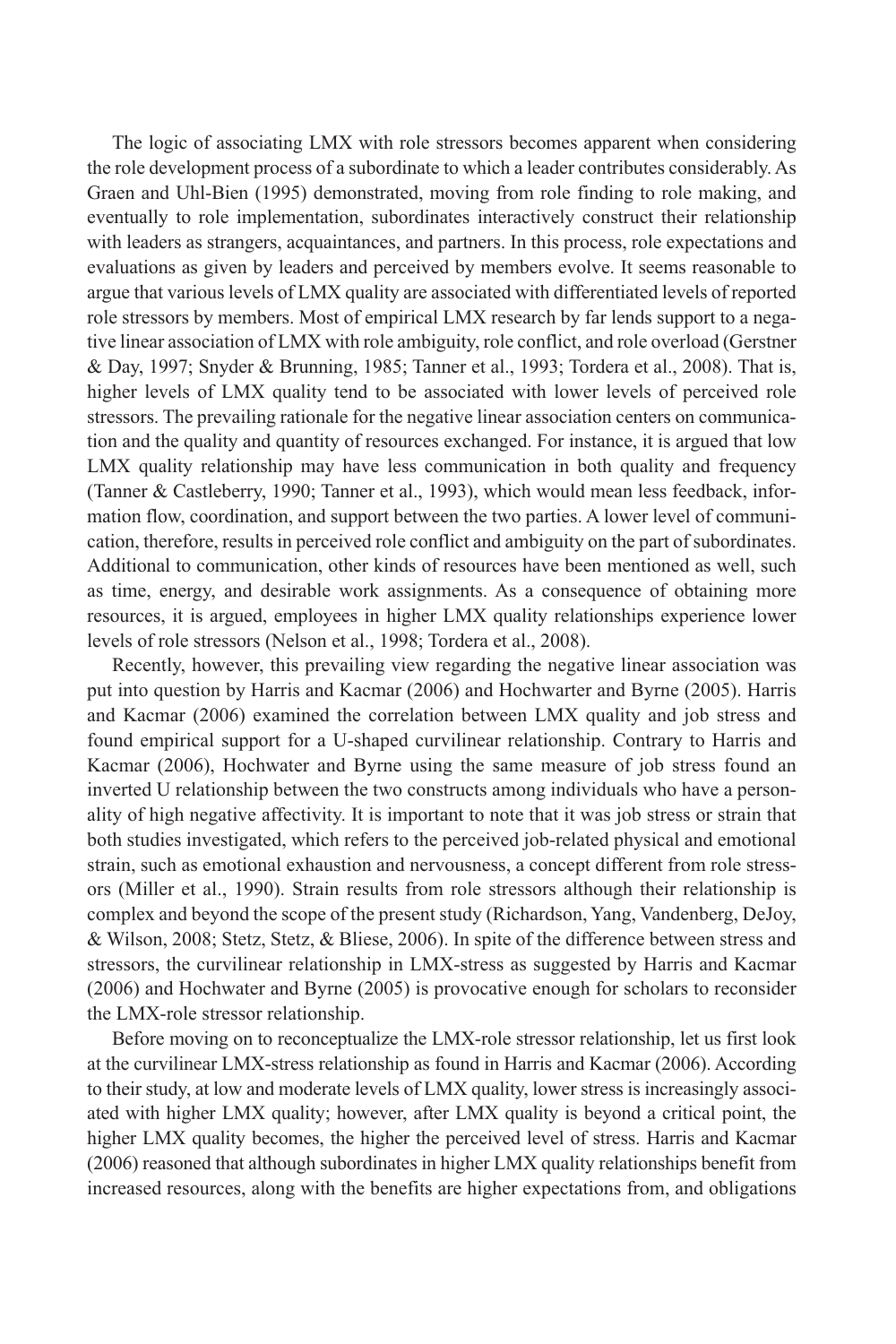to, the leader and, at some point, the obligations could become so overwhelming as to produce greater stress. "Essentially," they stated, "for the subordinate there will be a point of diminishing return, where the aggregation of felt obligations (Gouldner, 1960) is no longer counteracted by the increased support and communication from the supervisor" (Harris & Kacmar, 2006, p. 69). Therefore, Harris and Kacmar (2006) argued that the LMX-stress relationship emerges in a quadratic pattern.

Based on Harris and Kacmar's (2006) findings, could it be simply hypothesized that, like the LMX-stress relationship, the LMX-role stressors association is a curvilinear U-shaped relationship? The answer to this question may not be so straightforward because role stressors do not necessarily lead to stress or burnout and moderate levels of perceived role stressors may generate motivating or stimulating effects. A recent study by Onyemah (2009) particularly shows empirical evidence that an inverted U relationship exists between role stressors and employee job performance. The study found that low and moderate levels of perceived role ambiguity and conflict have positive effects on job performance while high levels of these stressors reduce levels of performance. If role stressors do not directly lead to stress (Richardson et al., 2008; Stetz et al., 2006), the LMX-role stressors relationship may not like LMX-stress. Based on social exchange theory and communication research, the following section will reconceptualize the relationship of LMX with role stressors and propose hypotheses accordingly.

# **Hypotheses**

As reviewed earlier, existing research shows a negative linear relationship between LMX quality and all three role stressors. The logic rests on the assumption that leader-member in low quality relationships may communicate less than do those in high quality relationships, leaders in low quality relationships have fewer opportunities to convey role expectations to their members, and members, as a consequence, perceive more role ambiguity, conflict and overload. By contrast to this prevailing argument of a negative linear relationship, I would like to propose an alternative conceptualization. That is, LMX quality and role stressors have an inverted U relationship. This proposition is largely based on insights from social exchange theory (Cropanzano & Mitchell, 2005) and on findings about communication in LMX relationship development.

Social exchange theory states that human relationship emerges from, and contributes to, social exchange of economic and socioemotional resources by means of reciprocity, negotiation, rationality, and altruism among other rules and norms (Cropanzano & Mitchell, 2005). Based on the type of exchanged resources and rules involved, it is argued that work relationships could be differentiated by economic exchange relationships and social exchange relationships. The latter differs from the former in that social exchange "involves favors that create diffuse future obligations . . . and the nature of the return cannot be bargained" (p. 93) and "only social exchange tends to engender feelings of personal obligations, gratitude and trust; purely economic exchange as such does not" (p. 94). Low LMX relationships resemble an economic exchange relationship marked by a largely economic exchange of time and skill for monetary return and promotion as specified in a hiring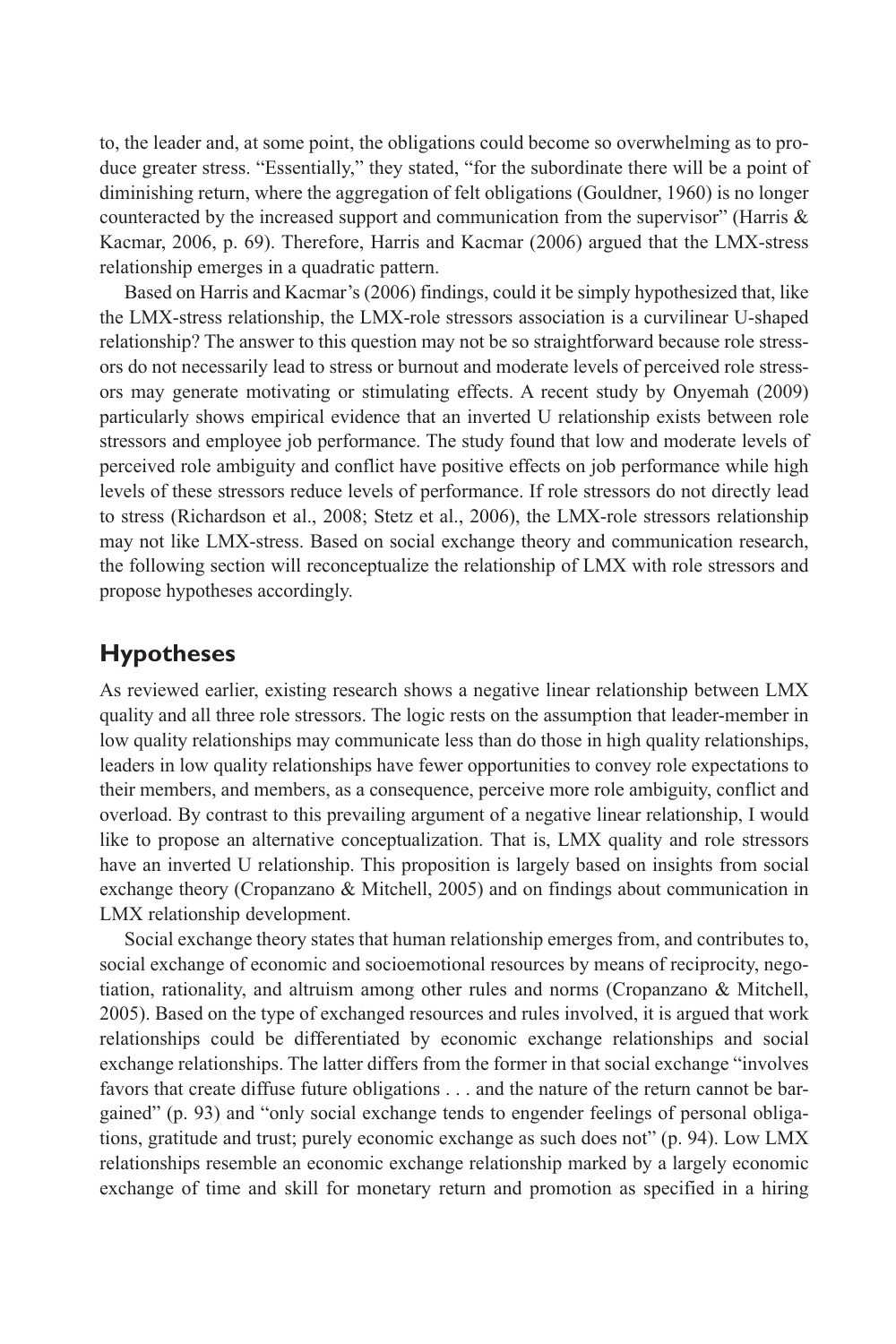contract. Because members in low LMXs simply follow the role expectations as defined by contractual terms, with everything else being equal, it is reasoned that they tend to perceive a fairly low degree of role stressors. This reasoning contradicts the conventional reasoning that members in low LMXs tend to have higher perception of stressors. This conventional reasoning rests on the argument that the lack of communication between leaders and members in low LMXs is the source of role stressors. However, research findings on communication in low LMXs undermine the conversational logic. For example, findings from Kacmar, Witt, Zivnuska, and Gully (2003) show that in low LMXs, members reporting most frequent communication with their leaders received the most unfavorable job performance ratings. An investigation of communication patterns in low LMXs by Fairhurst (1993) revealed that the discourse between leaders and members is characterized by polarizing behaviors such as power play. These findings suggest that more communication does not logically lead to better outcomes and may, in fact, lead to increased perception of stressors in low LMXs.

By contrast to the economic exchange relationship in low LMXs, social exchange relationship characterizes higher levels of LMXs because extracontractual resources are exchanged, such as supervisory support in exchange for commitment (Cropanzano & Mitchell, 2005; Rhoades & Eisenberger, 2002). It is argued that the perceptions of role stressors increase in higher LMXs for two reasons. First, it has to do with the rule of reciprocity in social exchange. According to social exchange theory (Blau, 1964; Cropanzano & Mitchell, 2005), reciprocity as a major rule of social exchange engenders interdependence and obligations. Unlike economic exchange in which terms and conditions of exchange are relatively clear, rules for social exchange are less discrete and more contingent. As Cropanzano and Mitchell (2005) pointed out, social change is also culturally conditioned and individuals have varied degrees of reciprocity orientation. Because of these complexities, increased reciprocity could produce tension and ambiguity and has to be worked out dyadically over time. Second, the argument for increased perception of role stressors in higher LMXs also has to do with the nature of the exchanged resources. In economic exchange relationships, the resources like monetary pay and time are specified and concrete. In contrast to economic resources, socioemotional ones, such as loyalty and trust, are less concrete, more symbolic, and more dependent on the source that offers them (Cropanzano & Mitchell, 2005). Communication research on the process of LMX offers support to such social exchange relationships. For example, Waldron's (1991) study of relationship maintenance tactics in association with LMX levels found that members in high LMX employ more personal and informal relational maintenance tactics. Particularly, he suggested that, "the exchange of personal, affective, and extracontractual information previously attributed to leaders (Dienesh & Liden, 1986; Graen & Scandura, 1987; Graen & Schiemann, 1978) is reciprocated, perhaps initiated, by subordinates" (p. 301). Fairhurst's investigation of discourse patterns in LMX confirmed that members in high LMXs take on nonroutine task assignments, complex problems, and unstructured responsibilities. On one hand, such assignments are signs of trust. On the other hand, gaining high levels of trust engenders obligations and role expectations that are less specified than those in economic exchange relationships. Thus, it is argued that the perceptions of role stressors in higher LMXs could become higher than in low LMXs.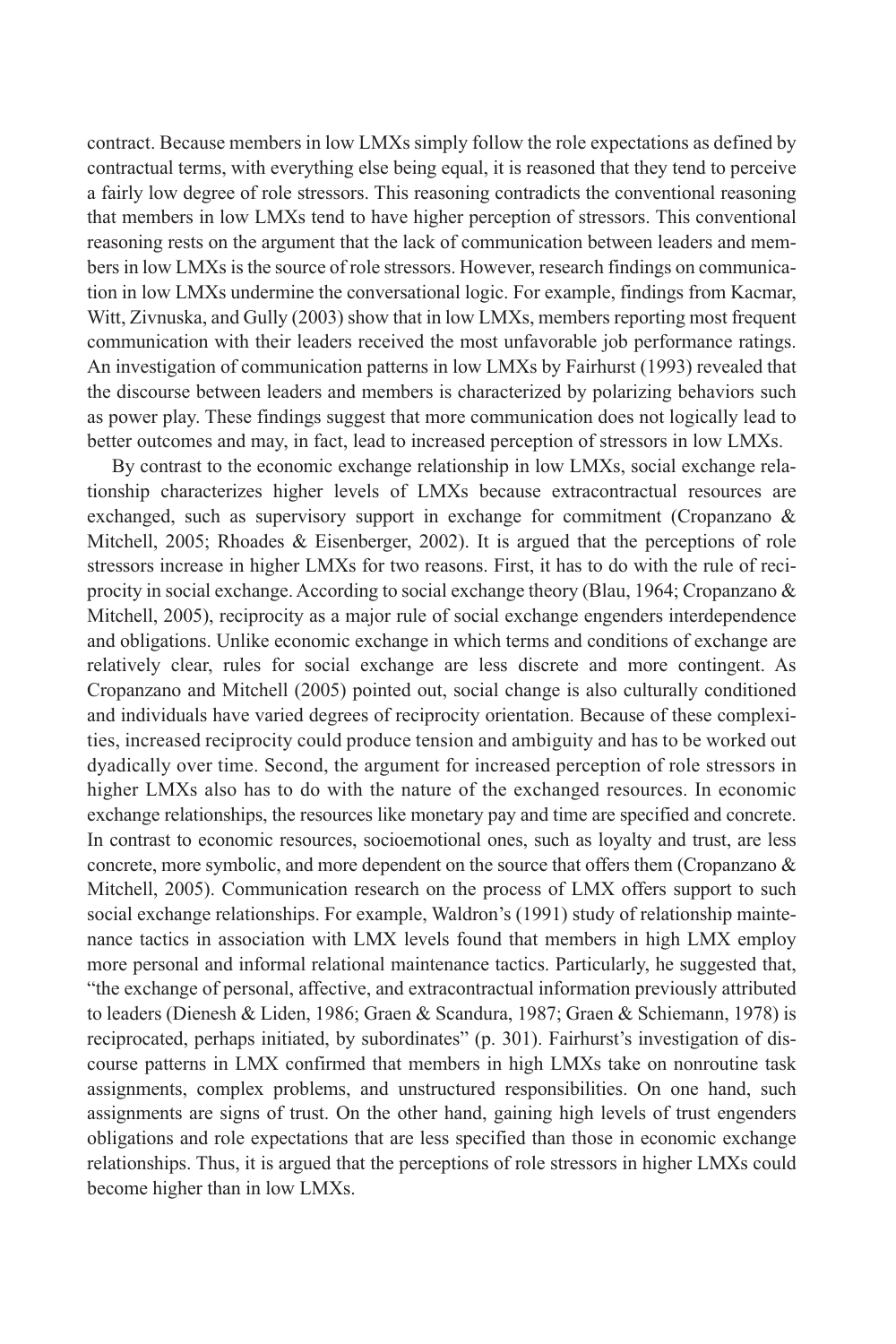However, this is not the end of the reasoning yet. One key insight from Cropanzano and Mitchell (2005) suggests "relational benefits to be both a result and a resource for exchange" (p. 890). In other words, positive relational outcomes, such as perceived high LMX quality, can facilitate and enable greater socioemotional exchange. As LMX quality increases beyond a certain point, a relationship could become so mature that extracontractual role expectations and obligations are now intimately understood and the symbolic meanings of socioemotional resources gain clarity. Consequently, the perception of role stressors decreases.

To sum up, the overall pattern of the LMX-role stressor relationship, as has been presented to this point, takes the shape of an inverted U. Therefore, I propose the following hypotheses:

*Hypothesis 1 (H1):* LMX has an inverted U relationship with role ambiguity. *Hypothesis 2 (H2):* LMX has an inverted U relationship with role conflict. *Hypothesis 2 (H2):* LMX has an inverted U relationship with role overload.

# **Method**

#### *Sample and Data Collection*

The data used for this study was part of a larger dataset collected in a survey project on work socialization of immigrant employees. In order to reach a substantial number of immigrant employees, the study adopted a network sampling method (Granovetter, 1976). Students enrolled in several communication classes in the author's university were recruited to assist in data collection. Each student identified through their own personal networks two first- or second-generation immigrants currently working in U.S. organizations for at least 6 months. In keeping with the existing literature (Husted, Nielson, Rosholm, & Smith, 2001; Ordovensky & Hagy, 1998), people born in one's country of origin other than the United States were defined as *first generation* and those born in the United States but either parent was born in a country other than the United States were defined as *second generation*.

Students assisted data collection by delivering paper questionnaires to those they identified and collecting them upon completion and were rewarded with extra credits. For the purpose of participation verification, students were asked to collect survey participants' phone numbers. In order to ensure participants' anonymity, their phone numbers were documented separately from their questionnaires. A total of 500 surveys were disseminated and 255 returned with a response rate of 51%. To verify participation, the author's research assistant randomly selected and called 20% of survey participants  $(N = 51)$ , among whom 49 were confirmed and two could not be reached and were eliminated from the sample. To verify their generational status, an item in the survey provided the definitions of generation status and asked participants to report whether they were first, second, or third generation (and beyond) immigrants. After eliminating participants who were not first or second generation, a total of 235 usable surveys were retained for statistical analysis.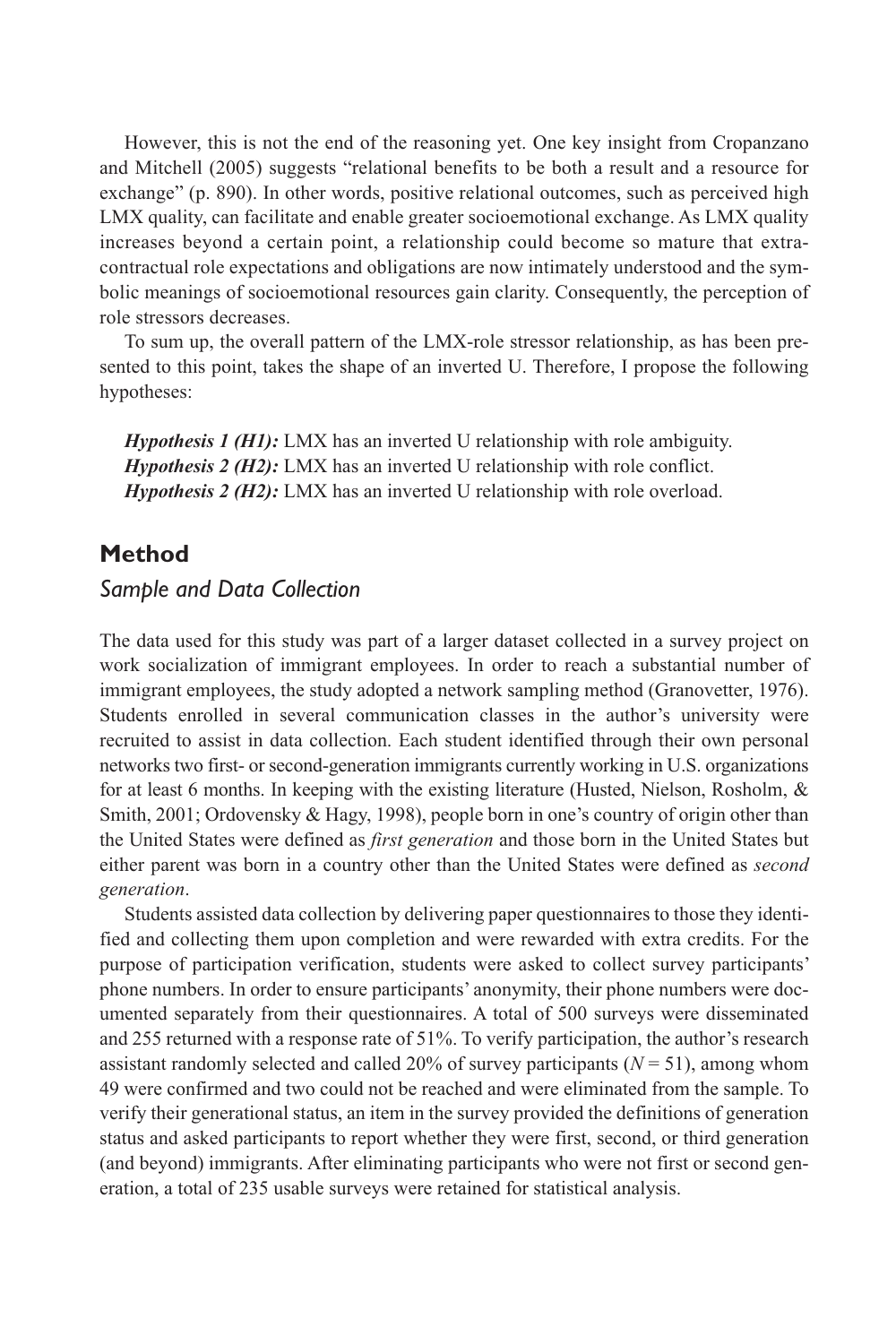The sample included 45% males and 55% females and had 68% first-generation and 32% second-generation Americans. Participants had an average age of 34 years old ranging from 18 to 71 and with an average organizational tenure of over 5 years. In addition, participants working in organizations of less than 100 people accounted for 42% of the sample, 21% in organizations with 100 to 500 employees, and 37% in organizations with more than 500 employees. Participants were from various organizational ranks with 48% at the junior level, 22% at lower management level, 20% at middle management level, and 10% from upper management.

#### *Survey Instruments*

*LMX*. The study adopted the 7-item measure of LMX known as LMX7. Numerous studies that have used LMX7 have demonstrated sound psychometric properties of the measure (Gerstner & Day, 1997). A sample item from the instrument is, "I have enough confidence in my leader that I would defend and justify his or her decision if he or she were not present to do so." Participants responded on a 5-point scale from 1 = *strongly disagree* to 5 = *strongly agree*.

*Role ambiguity, role conflict, and role overload*. Kahn et al.'s (1964) 15-item Job Related Tension Index was adopted because it has explicit indicators of all three dimensions of role properties as we have conceptualized. In this index, eight items measure role ambiguity. An example is, "being unclear on just what the scope and responsibilities of your job are." Four items measure role conflict. A sample item is, "thinking that you'll not be able to satisfy the conflicting demands of various people over you." Role overload is measured by three items, an example of which is "thinking that the amount of work you have to do may interfere with how well it gets done."

*Control variables*. Prior research has shown significant correlations of organizational commitment with LMX quality and role stressors (Addae et al., 2008). Therefore, organizational commitment was included as control. Although Porter, Steers, Mowday, and Boulian's (1974) 15-item measure has been widely employed in previous studies, Benkhoff (1997) reduced it to a 6-item version which demonstrated good psychometric properties. As the measure has two dimensions (commitment to stay and value commitment; Yousef, 2003), the present study controlled for these two types of commitment. A sample item is, "I am willing to put in a great deal of effort beyond that normally expected in order to help this organization to be successful." Participants responded on a 7-point scale from 1 = *strongly disagree* to 7 = *strongly agree*. Prior research also suggests that gender and organizational tenure have significant associations with role stressors (Marginson, 2006). Therefore, gender and organizational tenure were measured as potential control variables as well. Tenure was measured by the number of years an employee has worked for an organization.

#### *Data Analysis*

Preliminary and primary analyses were performed. In preliminary analyses, factor analyses were first conducted to examine the underlying dimensionality of the measurement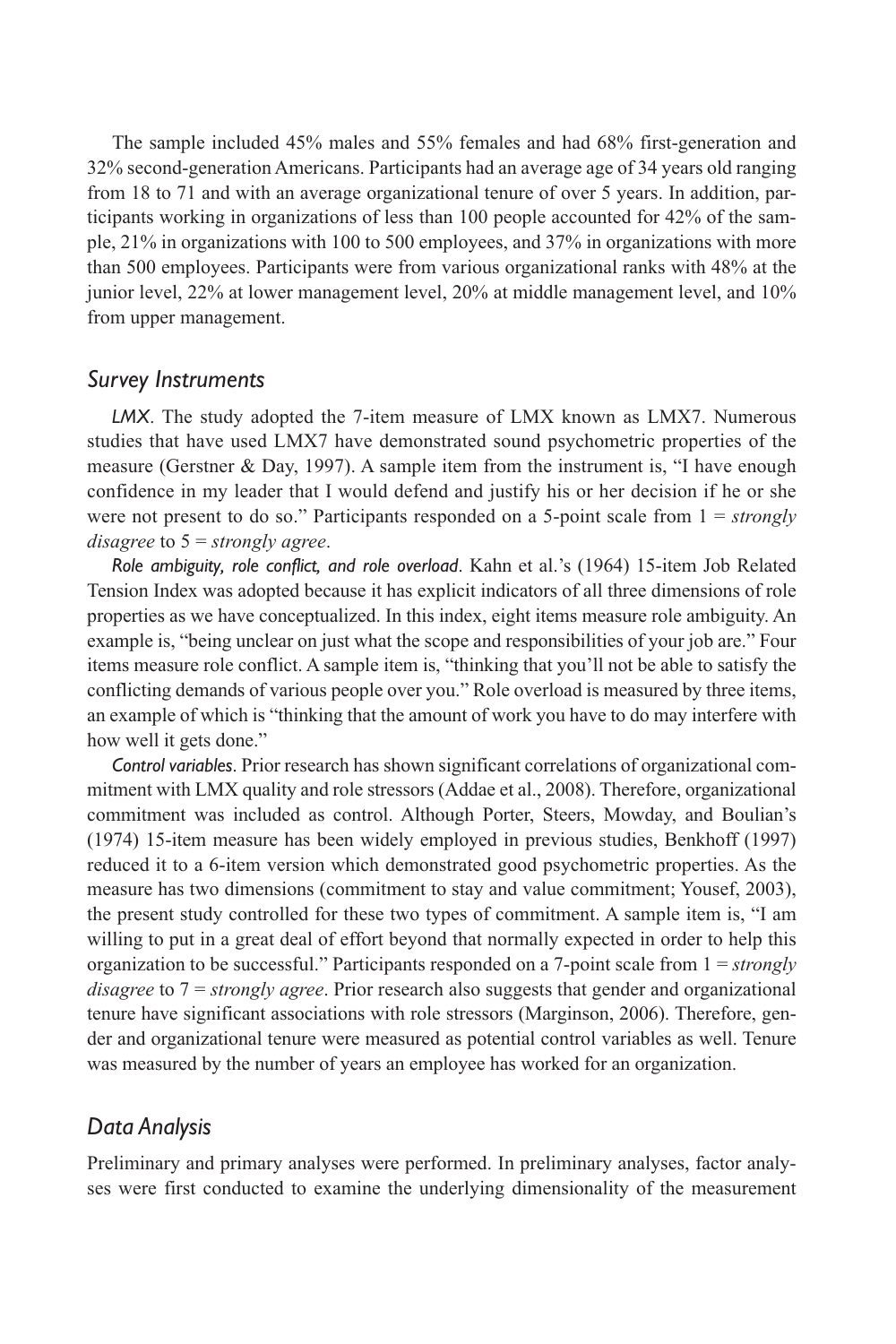instruments for LMX, role stressors, and organizational commitment. Based on the results scales were constructed. Second, *t* tests were performed to compare the two generations with the purpose of checking whether data between two generations of immigrants differ significantly on predictor and outcome variables and whether two separate sets of data analyses were necessary. Third, bivariate correlation analyses were performed. Finally, because the study is based on same-source, self-report survey data, the potential influence from common method variance (CMV) causes concern. Tests were performed to assess the potential effect of CMV (Podsakoff, MacKenzie, Lee, & Podsakoff, 2003).

The primary analyses consisted of three hierarchical regression analyses testing the hypotheses. For each analysis, a role stressor was regressed on the control and predictor variables entered in four steps. Control variables were entered in Step 1 followed by LMX in Step 2. A squared LMX term was entered in Step 3 to test whether a curvilinear term exists that explains a significant amount of variance above and beyond the control and linear terms. In Step 4, a cubed LMX term was entered. This step is intended to rule out the possibility that a more complicated curvilinear relationship with two bends may exist that better represents the data.

# **Results**

#### *Preliminary Analyses*

The first step in the preliminary analyses consists of a series of factor analyses. For the seven items measuring LMX, existing research on the instrument has consistently shown its unidimensionality (Gerstner & Day, 1997). A confirmatory factory analysis (CFA) using AMOS the 18th version verified its unidimensional fit to the current data,  $\chi^2 = 40.17$  $(14, N = 235)$ , normed fit index (NFI) = .96, comparative fit index (CFI) = .97, root mean square of approximation (RMSEA) = .089. An average score of the seven items was computed as a composite measure of LMX ( $M = 3.70$ ,  $SD = .85$ ,  $\alpha = .91$ ).

To examine the dimensional structure of Kahn et al.'s (1964) 15-item measure, principal component factor (PCF) analysis with varimax rotation was used because of the lack of consensus in the literature on its structural composition (MacKinnon, 1978). The criteria for obtaining a factor solution include: (a) factors with eigenvalues greater than 1 are considered significant; (b) the Scree test shows reasonable increase in variance explained with the addition of a given factor; (c) retained items for a factor have to have a primary loading of .50 or better and secondary loading below .40. Based on these criteria, the PCF analysis shows that 10 out of the 15 items were loaded onto a distinct three-factor structure (See Table 1); five items that showed either crossloadings or low loadings had to be deleted. In spite of the reduction of items, a close examination of the semantic content of each retained item and its corresponding factor indicates that the factor solution is consistent with the conceptualization of the constructs discussed earlier. Based on these results, an average score was computed as a composite measure for each of the three factors: role ambiguity (five items;  $M = 2.37$ ,  $SD = .91$ ,  $\alpha = .91$ ), role overload (two items;  $M = 2.53$ ,  $SD = 1.10$ ,  $\alpha$  = .66), and role conflict (3 items;  $M = 2.13$ ,  $SD = .91$ ,  $\alpha$  = .67), respectively.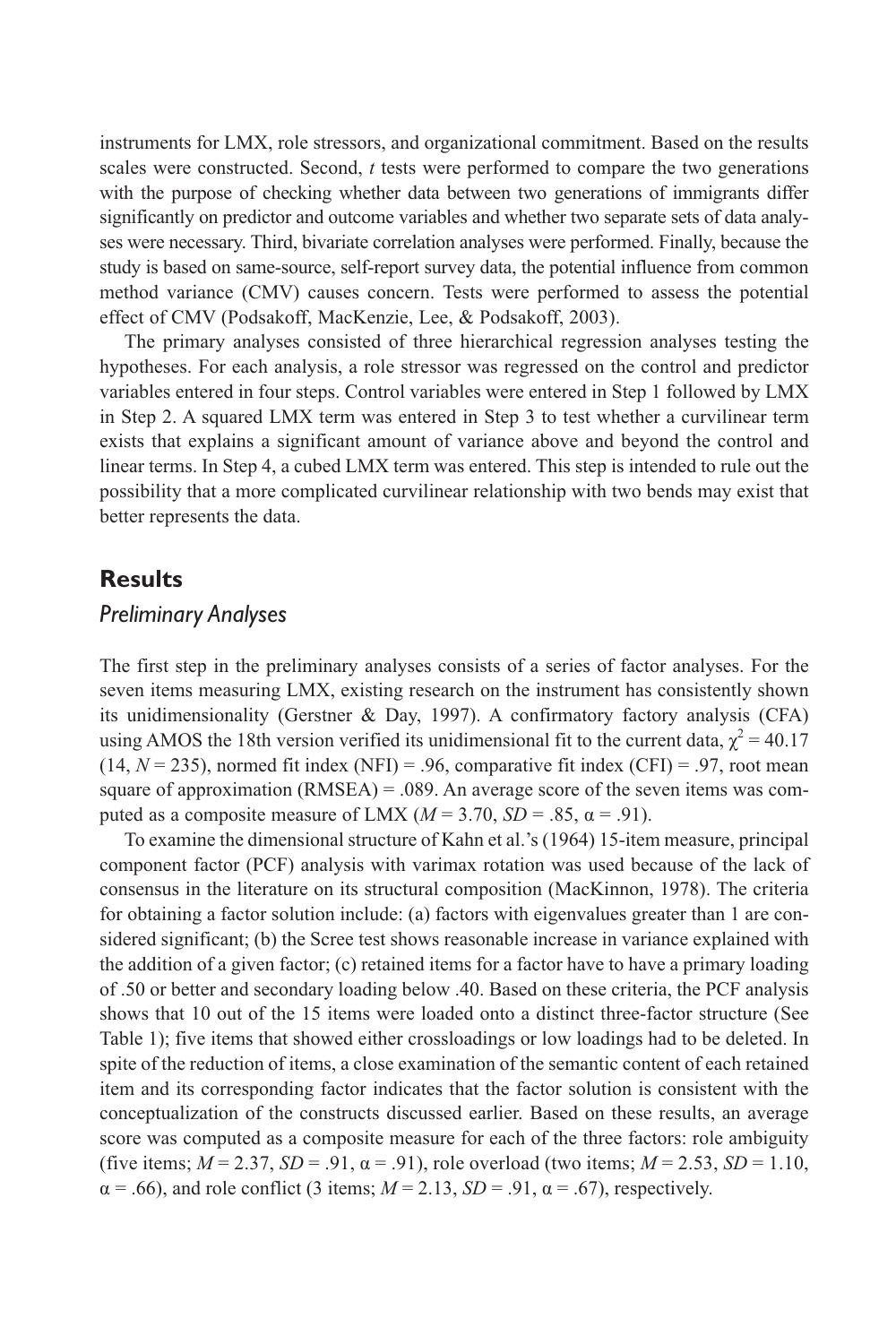|                                                                                                              |                   | Factors          |                  |
|--------------------------------------------------------------------------------------------------------------|-------------------|------------------|------------------|
| Items                                                                                                        | Role<br>Ambiguity | Role<br>Overload | Role<br>Conflict |
| Not knowing what opportunities for advancement or<br>promotion exist for you                                 | .76               | .10              | .14              |
| Not knowing what your supervisor thinks of you, how<br>he evaluates your performance                         | .73               | .18              | .12              |
| Feeling unable to influence your immediate<br>supervisor's decisions and actions that affect you             | .69               | .27              | .24              |
| Feeling that you have little authority to carry out the<br>responsibilities assigned to you                  | .66               | .28              | .10              |
| Being unclear on just what the scope and<br>responsibilities of your job are                                 | .63               | .03              | .29              |
| Not knowing just what the people you work with<br>expect of you                                              | .55               | .19              | .53              |
| The fact that you can't get information needed to<br>carry out your job                                      | .53               | .06              | .53              |
| Feeling that you have too heavy a workload, one that<br>you can't possibly finish during an ordinary workday | .18               | .80              | .03              |
| Thinking that the amount of work you have to do may<br>interfere with how well it get done                   | .28               | .73              | .17              |
| Feeling that your job tends to interfere with your<br>family or life outside work                            | $-.11$            | .66              | .43              |
| Thinking that you'll not be able to satisfy the<br>conflicting demands of various people over you            | .44               | .63              | .25              |
| Having to decide things that affect the lives of<br>individuals, people that you know                        | .07               | .09              | .80              |
| Feeling that you may not be liked and accepted by the<br>people you work with                                | .36               | .29              | .58              |
| Feeling that you have to do things on the job that are<br>against your better judgment                       | .32               | .28              | .58              |
| Feeling that you're not fully qualified to handle your job                                                   | .34               | .26              | .36              |
| Eigenvalue                                                                                                   | 3.67              | 2.47             | 2.46             |
| % variance                                                                                                   | 24.43             | 16.47            | 16.38            |

**Table 1.** Factor Loadings of Role Stressors.

For the measure of organizational commitment, Yousef (2003) provided strong evidence for the existence of two factors underlying organizational commitment. One is value commitment and the other commitment to stay. A CFA verified this two-factor structure,  $\chi^2$  = 16.16 (8, *N* = 235), NFI = .95, CFI = .97, RMSEA = .07. Two composite measures were constructed: Value commitment was measured by 3 items ( $M = 4.74$ ,  $SD = 1.46$ ,  $\alpha = .79$ ) and commitment to stay was measured by the other three items ( $M = 5.83$ ,  $SD = .80$ ,  $\alpha = .64$ )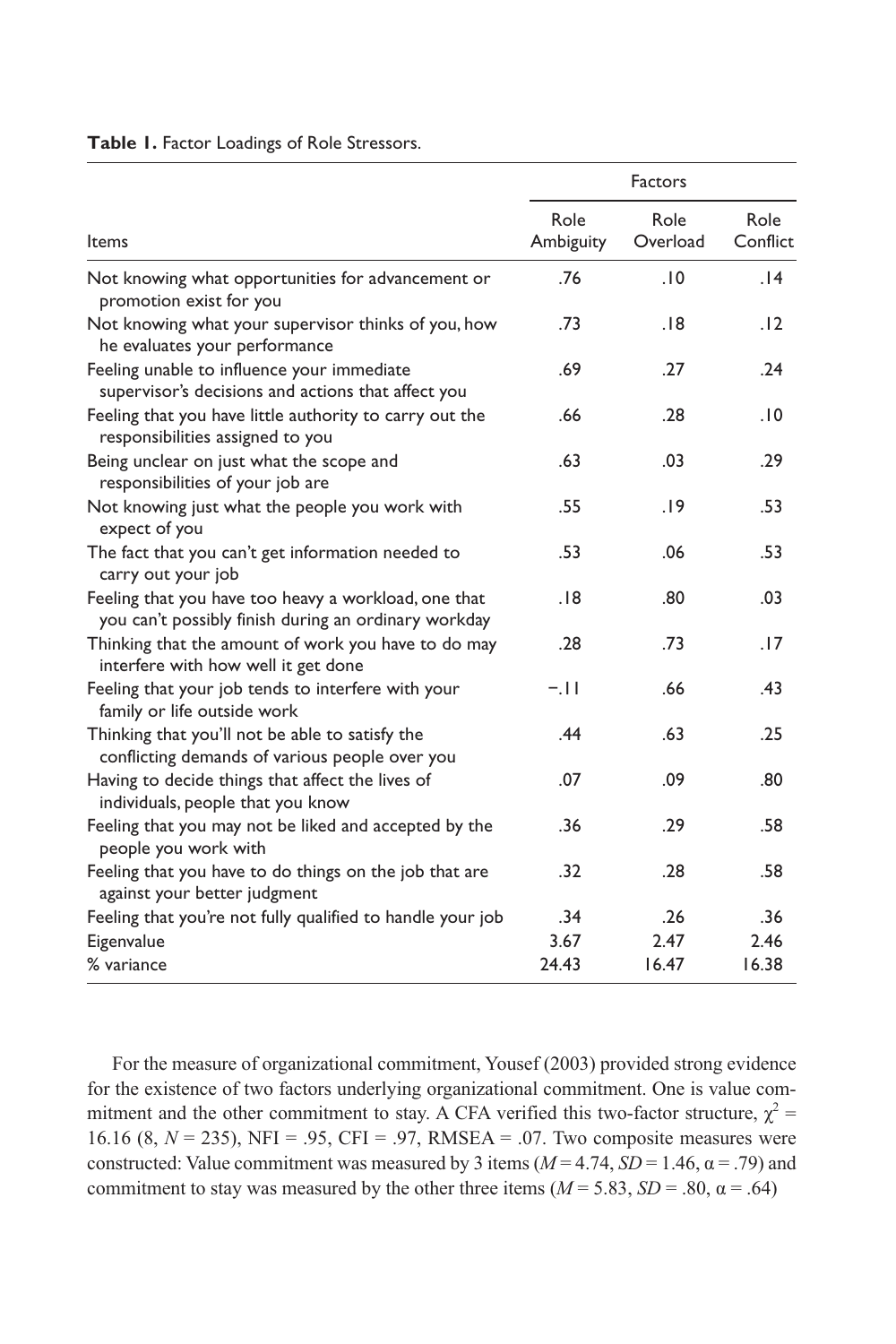| Variables                        | M             |           | <b>Scale Reliability</b><br>SD (Cronbach's $\alpha$ ) | $\blacksquare$ | $\overline{2}$                    | $\overline{\mathbf{3}}$ | $\overline{4}$                             | 5   | 6   | 7           | - 8 |
|----------------------------------|---------------|-----------|-------------------------------------------------------|----------------|-----------------------------------|-------------------------|--------------------------------------------|-----|-----|-------------|-----|
| I. LMX                           | 3.70          | .85       | .9۱                                                   |                |                                   |                         |                                            |     |     |             |     |
| 2. Role ambiguity                | 2.37          | .91       | .9۱                                                   | $-.44***$      |                                   |                         |                                            |     |     |             |     |
| 3. Role conflict                 | 2.13          | .91       | .67                                                   | $-22**$        | 58***                             |                         |                                            |     |     |             |     |
| 4. Role overload                 | $2.53$ $1.10$ |           | .66                                                   | $-21**$        | .47***                            | 43***                   |                                            |     |     |             |     |
| 5. Value<br>communication        |               | 4.74 1.46 | .79                                                   |                | $.57***$ $-.38***$ $-.10$ $-.14*$ |                         |                                            |     |     |             |     |
| 6. Communication 5.83<br>to stay |               | .80       | .64                                                   |                |                                   |                         | $19**$ $-37***$ $-24***$ $-24***$ $-34***$ |     |     |             |     |
| 7. Tenure                        |               | 5.28 6.29 |                                                       | .07            | $-.11$                            | $-.08$                  | $-.08$                                     | .08 | .09 |             |     |
| 8. Gender                        |               |           |                                                       | .06            | $-.07$                            | $-.22**$                | $-.07$                                     | .01 |     | $.08 - .01$ |     |

**Table 2.** Mean, Standard Deviation, and Correlation Matrix (Pearson's Correlation Coefficient, *r*).

Notes: LMX = leader-member exchange quality.

\**p* < .05. \*\**p* < .01. \*\*\**p* < .001 (two-tailed).

Following scale analyses and constructions, independent-samples *t* tests were conducted, comparing two generations of immigrants on predictor and outcome variables. Results did not show any significant difference with regard to these variables. Therefore, data on the two generations were pooled and treated as one data set for analyses.

Next, correlation matrix was computed (see Table 2). As correlations of each of the three dependent variables with organizational tenure were small and nonsignificant, organizational tenure was not included in the following regression analyses to increase model parsimony (Hair, Anderson, Tatham, & Black, 1998). As shown in Table 2, value commitment and commitment to stay both had significant negative correlations with role stressors and had significant positive correlations with LMX quality. LMX quality demonstrated significant negative correlation with all three role stressors.

Finally, to assess the potential influence of CMV (Podsakoff et al., 2003), first, a CFA was performed on the 17 indicators of LMX, role ambiguity, role overload and role ambiguity. The hypothesized four-factor model resulted in good model fit,  $\chi^2$  (113) = 187.63, NFI = .90, CFI = .96, RMSEA = .05. However, when all 17 indicators were loaded on one single factor, the results showed a poor fit,  $\chi^2$  (119) = 669.04, NFI = .63, CFI = .67, and RMSEA = .14. The comparison of these two models confirmed the distinctness of the four factors. To further confirm this result, following the recommendation of Podsakoff et al. (2003), an additional CFA test was conducted, in which the 17 indicators were loaded onto the four theoretical factors as well as onto one latent CMV factor,  $\chi^2$  (96) = 151.20, NFI = .92, CFI = .97, RMSEA = .05. Although comparison between the four-factor model and the one with the additional CMV factor shows significant  $\chi^2$  difference, other goodness-of-fit indices did not show significant improvement. Additionally, the variance estimate for the CMV factor was nonsignificant. Based on these results, it can be concluded that CMV did not pose a problem in the present study.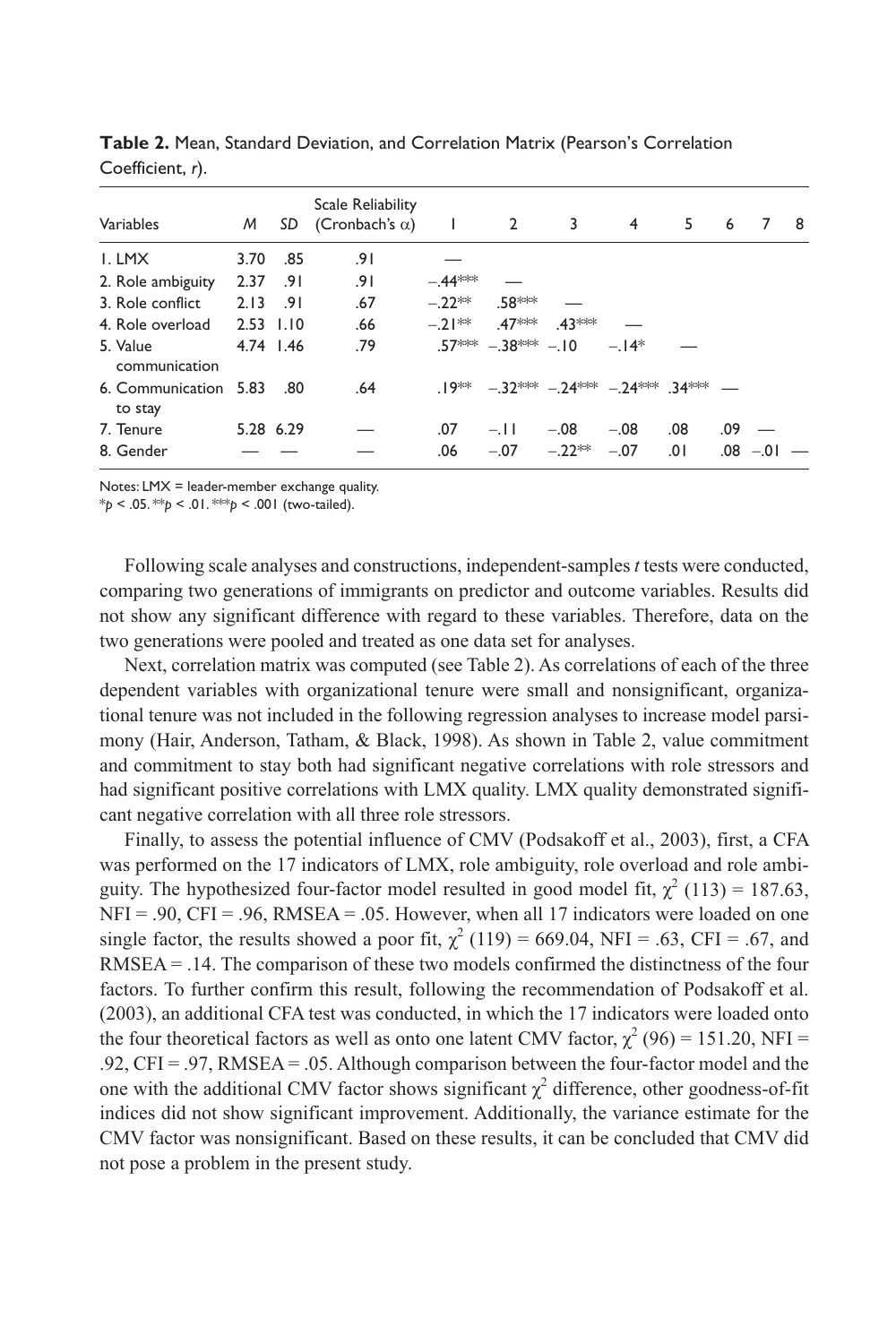#### *Primary Analyses*

Hierarchical regression analyses were performed to test the three hypotheses. Mean deviations of test variables were used in regression analyses to avoid the potential problem of multicollinearity. Table 3 summarizes the results. H1 states that LMX quality and role ambiguity have an inverted U relationship. This was tested by comparing Step 3 model that had the quadratic LMX term to Step 2 model in predicting role ambiguity. The result showed that the quadratic LMX term did not explain additional significant amount of variance of role ambiguity above and beyond the variance predicted by the linear LMX term and other control variables in the model. Therefore, H1 was not supported. The possibility of a curvilinear relationship with two bends was also ruled out through testing Step 4 model with the cubed LMX term against Step 3 model. The result did not yield significant  $R<sup>2</sup>$  change. However, the findings did support a significant negative linear effect of LMX quality ( $\beta = -.33$ ,  $t = -4.78$ ,  $p < .001$ ) on role ambiguity controlling for the effects of gender and organizational commitment,  $(\Delta R^2 = .07)$ , adjusted  $R^2 = .25$ ,  $\Delta F (4, 229) = 22.81$ ,  $p \leq 0.001$ ). Also interesting in the results was the significant effect of commitment to stay (Step 1,  $\beta = -0.21$ ,  $t = -3.36$ ,  $p < 0.01$ ; Step 2,  $\beta = -0.22$ ,  $t = -3.57$ ,  $p < 0.001$ ), suggesting its significant association with role ambiguity after controlling for the effects of LMX, gender and value commitment.

H2 predicts an inverted U relationship between LMX quality and role conflict. After comparing Step 3 model to Step 2 model in predicting role conflict, results demonstrated that the addition of the quadratic LMX term ( $\beta$  = –.15,  $t$  = –2.18,  $p$  < .05) significantly enhanced model prediction over Step 2 model,  $(\Delta R^2 = .02$ , adjusted  $R^2 = .13$ ,  $\Delta F (5, 228) =$ 4.74,  $p < .05$ ), suggesting the existence of an inverted U relationship between LMX quality and role conflict. The Step 4 model did not provide evidence for a cubic relationship. In sum, H2 was supported. Additionally, both gender (Step 1,  $\beta = -20$ ,  $t = -3.18$ ,  $p < 0.01$ ; Step 2, β = -.19, *t* = -3.03, *p* < .01; Step 3, β = -.19, *t* = -3.03, *p* < .01) and commitment to stay (Step 1,  $\beta = -0.21$ ,  $t = -3.18$ ,  $p < 0.01$ ; Step 2,  $\beta = -0.22$ ,  $t = -3.28$ ,  $p < 0.01$ ; Step 3,  $\beta = -0.17$ ,  $t = -2.51, p < .05$ ) appeared to be significant predictors of role conflict controlling for the effects of value commitment and LMX.

Finally, H3 predicts an inverted U relationship between LMX quality and role overload. Testing Step 3 model predicting role overload over the Step 2 model yielded significant results,  $(ΔR<sup>2</sup> = .03, adjusted R<sup>2</sup> = .10, ΔF (5, 228) = 8.05, p < .01)$ . The quadratic LMX term (β = -.21,  $t = -2.84$ ,  $p < .01$ ) was shown to be a significant predictor above and beyond the linear LMX term. The nonsignificant result from comparing the Step 4 model with Step 3 model helped rule out the possibility of a cubic curvilinear relationship. Hence, test results offered support to an inverted U relationship between LMX quality and role overload. In addition, it was noticeable that the commitment to stay was a significant predictor in all three models, (Step 1,  $\beta$  =  $-22$ ,  $t = -3.16$ ,  $p < 0.01$ ; Step 2,  $\beta = -22$ ,  $t = -3.23$ ,  $p < 0.01$ ; Step 3,  $\beta = -16$ ,  $t = -2.28$ ,  $p < 0.05$ ), controlling for the effects of value commitment, gender, and LMX.

As the results supported an inverted U relationship between LMX and role conflict (Figure 1) and between LMX and role overload (Figure 2), it means that in both relationships,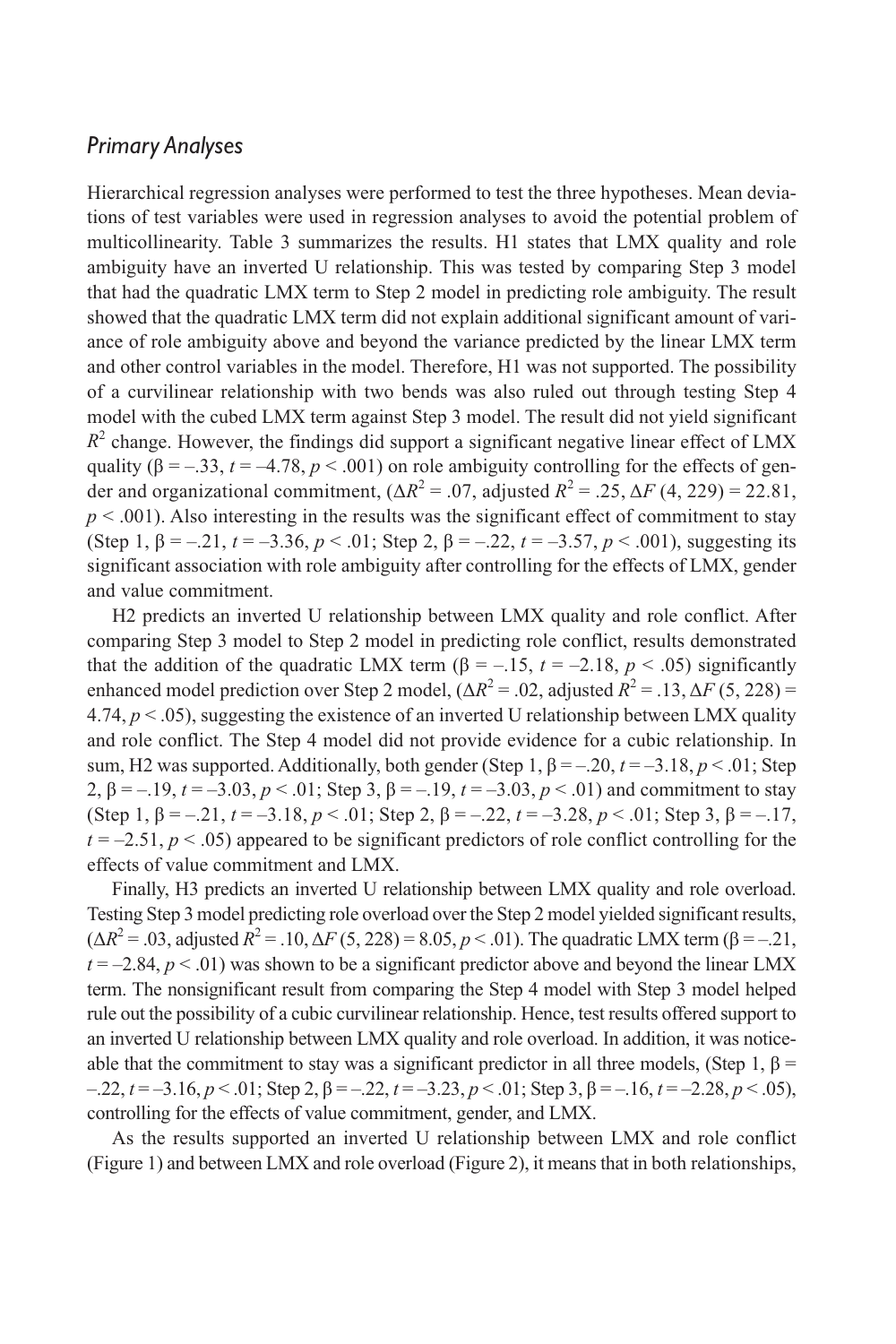|                       |                                       | Role Ambiguity           |                                |                     |                                            | Role Conflict                  |                                |                   |                                | Role Overload                  |                                |                 |
|-----------------------|---------------------------------------|--------------------------|--------------------------------|---------------------|--------------------------------------------|--------------------------------|--------------------------------|-------------------|--------------------------------|--------------------------------|--------------------------------|-----------------|
|                       |                                       | Step                     |                                |                     |                                            | Step                           |                                |                   |                                | Step                           |                                |                 |
| Beta                  |                                       |                          |                                |                     |                                            |                                |                                |                   |                                |                                |                                |                 |
| Value communication.  | $-3$ $ **$                            | $-12$                    |                                |                     | <b>SO</b> -                                |                                |                                |                   |                                |                                |                                | So              |
| Communication to stay | $-21$ <sup>**</sup>                   | $-22***$                 | $-18$ <sup>**</sup>            | $-18$ <sup>**</sup> | $-21$ <sup>**</sup><br>$-20$ <sup>**</sup> | $-22**$                        | $\sum_{i=1}^{k}$               | $-17*$            | $-22**$                        | $-22**$                        | $-16*$                         | $\frac{1}{2}$   |
| Gender                | $-0.5$                                | $-0.03$                  | $-0.5$                         | $-0.0$              |                                            | **€1-                          | ÷19**                          | <sub>**</sub> ,9* | $-0.5$                         |                                | $-0.4$                         | 50              |
| LMX                   | $\overline{\phantom{a}}$              | $-33***$                 | $-38***$                       | $-27**$             | $\overline{\phantom{a}}$                   | $-23**$                        | $-31***$                       | $-34$             | $\overline{\phantom{a}}$       | $-19*$                         | $-.28***$                      | $-37**$         |
| LMX squared           | $\begin{array}{c} \hline \end{array}$ | $\overline{\phantom{a}}$ | $\frac{1}{1}$                  | $-23*$              | $\Big $                                    | $\overline{\phantom{a}}$       | $-15*$                         | $-12$             | $\begin{array}{c} \end{array}$ | $\begin{array}{c} \end{array}$ | $-21$ <sup>**</sup>            | $\frac{1}{1}$   |
| LMX cubed             | $\begin{array}{c} \end{array}$        | $\bigg $                 | $\begin{array}{c} \end{array}$ | $-21$               | $\begin{array}{c} \end{array}$             | $\begin{array}{c} \end{array}$ | $\begin{array}{c} \end{array}$ | 8ò                |                                | $\begin{array}{c} \end{array}$ | $\begin{array}{c} \end{array}$ | $\frac{1}{2}$   |
| Adj. $R^2$            | $\frac{\infty}{\cdot}$                |                          | 26                             | .26                 | <u>ဇ</u>                                   | $\frac{1}{2}$                  | $\frac{1}{2}$                  |                   | Sp.                            | $\overline{c}$                 | $\Xi$                          |                 |
| $\Delta R^2$          | $\frac{1}{2}$                         | 25<br>07                 |                                |                     | $\frac{1}{2}$                              | ð.                             | ٤                              | S                 | $\overline{c}$                 | S                              | CO.                            |                 |
|                       | $\frac{17.91***}{3.230}$              | $22.81***$<br>4, 229     | $\frac{8}{2}$                  | 2.38                | $8.20***$                                  | $9.64**$                       | $+74*$                         | $\frac{8}{1}$     | 5.36**<br>3,230                | 5.84*                          | $8.05**$                       | $\overline{25}$ |
|                       |                                       |                          | 5,228                          | 5,227               | 3,230                                      | 4,229                          | 5,228                          | 6,227             |                                | 4,229                          | 5,228                          | , 227           |
|                       |                                       |                          |                                |                     |                                            |                                |                                |                   |                                |                                |                                |                 |

Table 3. Hierarchical Regression Analyses. **Table 3.** Hierarchical Regression Analyses.

Notes: LMX = leader-member exchange quality.<br>\*p < .05. \*\*p < .01. \*\*\*p < .001. Notes: LMX = leader-member exchange quality. *\*p* < .05. \*\**p* < .01. \*\*\**p* < .001.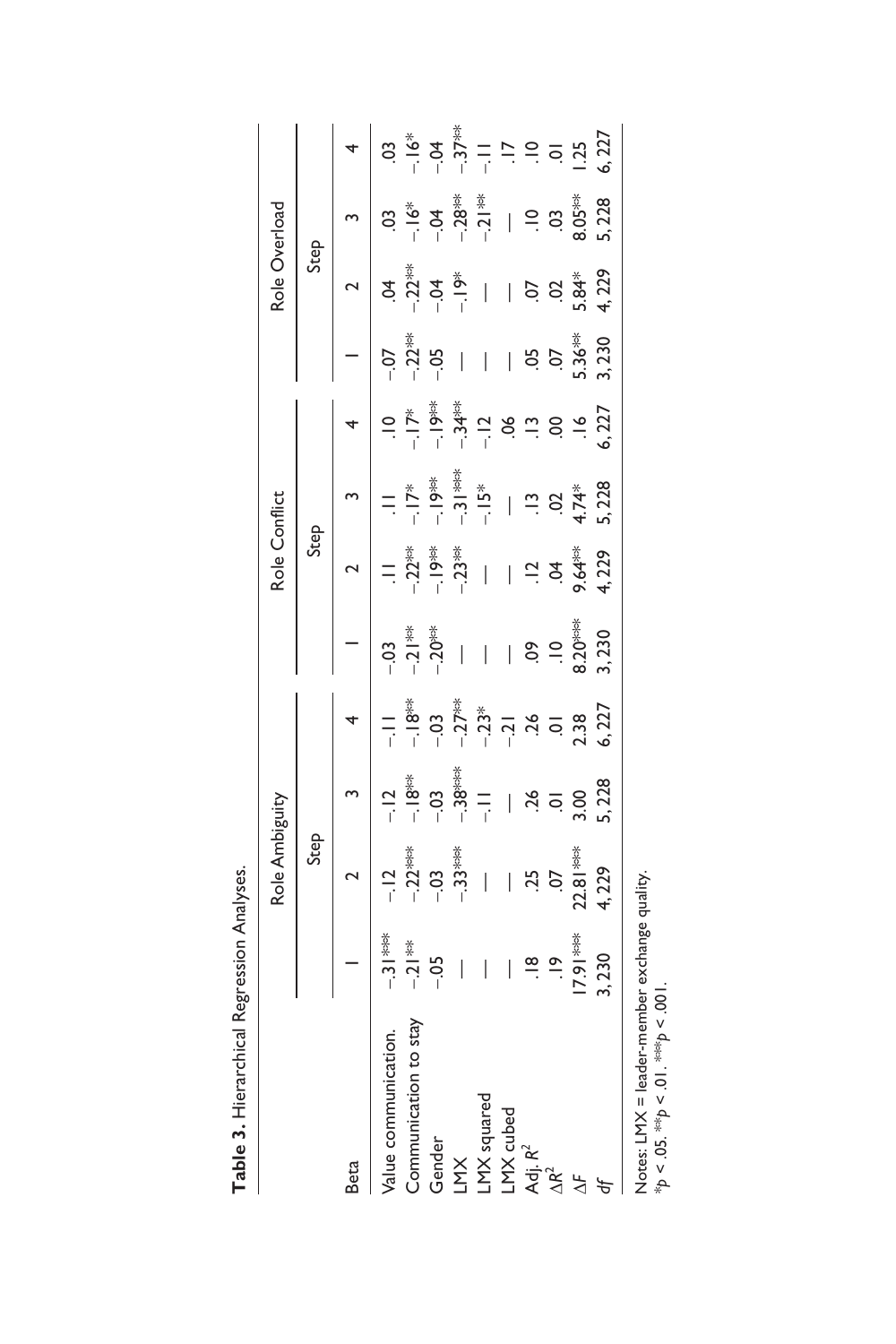

**Figure 1.** The quadratic effect of LMX on role conflict.

a critical point or threshold existed beyond which the direction of the relationship changed from being positively to negatively related. Calculation revealed a critical point with the level of perceived role conflict at its highest when LMX was at 2.78 (1.08 standard deviation below the mean) with 15% of the cases in the sample below the critical point. The perceived role overload was at its highest when LMX was at 3 (.82 standard deviation below the mean) with 16% of the cases in the sample below the critical point.

# **Discussion**

Although earlier research on LMX theory supported a negative linear relationship between LMX quality and role stressors, communication research and studies from other areas suggest that a more complex nonlinear relationship may exist between some of the organizational variables and LMX quality. Acting upon this newly raised suspicion, the present study revisited the relationship between LMX quality and role stressors with mixed findings.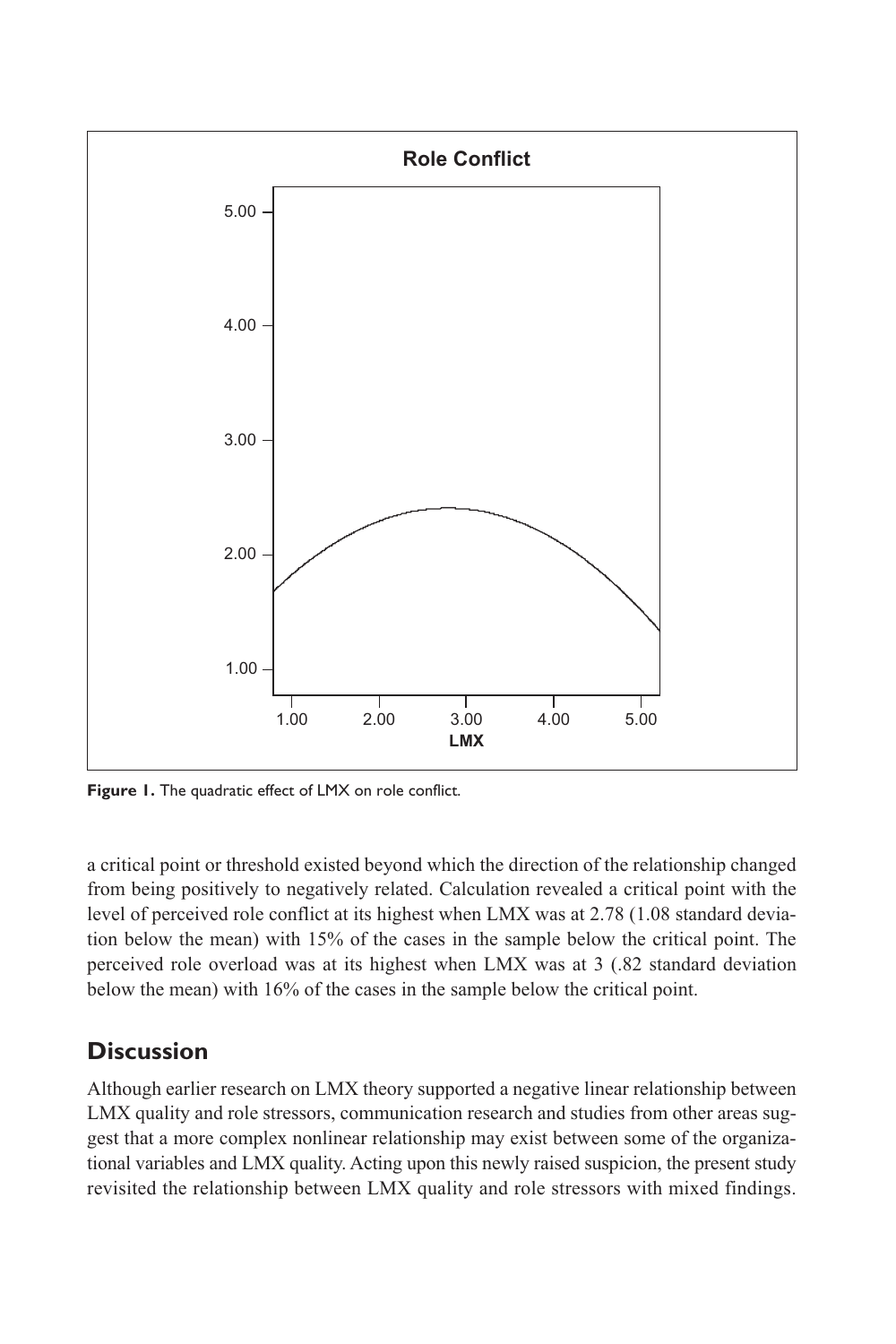

**Figure 2.** The quadratic effect of LMX on role overload.

In the following I will summarize these findings and discuss their theoretical and practical implications.

First of all, several significant outcomes emerged from the study. The findings revealed that LMX quality has differential relationships with role stressors: LMX-role ambiguity was shown to have a negative linear relationship, whereas LMX-role conflict and LMX-role overload both demonstrated a curvilinear relationship. This finding echoes a growing argument that role ambiguity, role conflict, and role overload are three separate constructs and may correlate with other constructs in different patterns (Jackson & Schuler, 1985; Kahn & Byosiere, 1990; Tordera et al., 2008). The finding of a negative linear relationship between LMX quality and role ambiguity provided confirmation to the existing consensus (Gerstner & Day, 1997; Nelson et al., 1998; Tanner et al., 1993) that employees who report lower levels of LMX quality tend to report higher level of perceived role ambiguity. Role ambiguity could be explained as the result of inadequate transaction of resources and communication between leaders and members. In higher quality exchange relationships with broader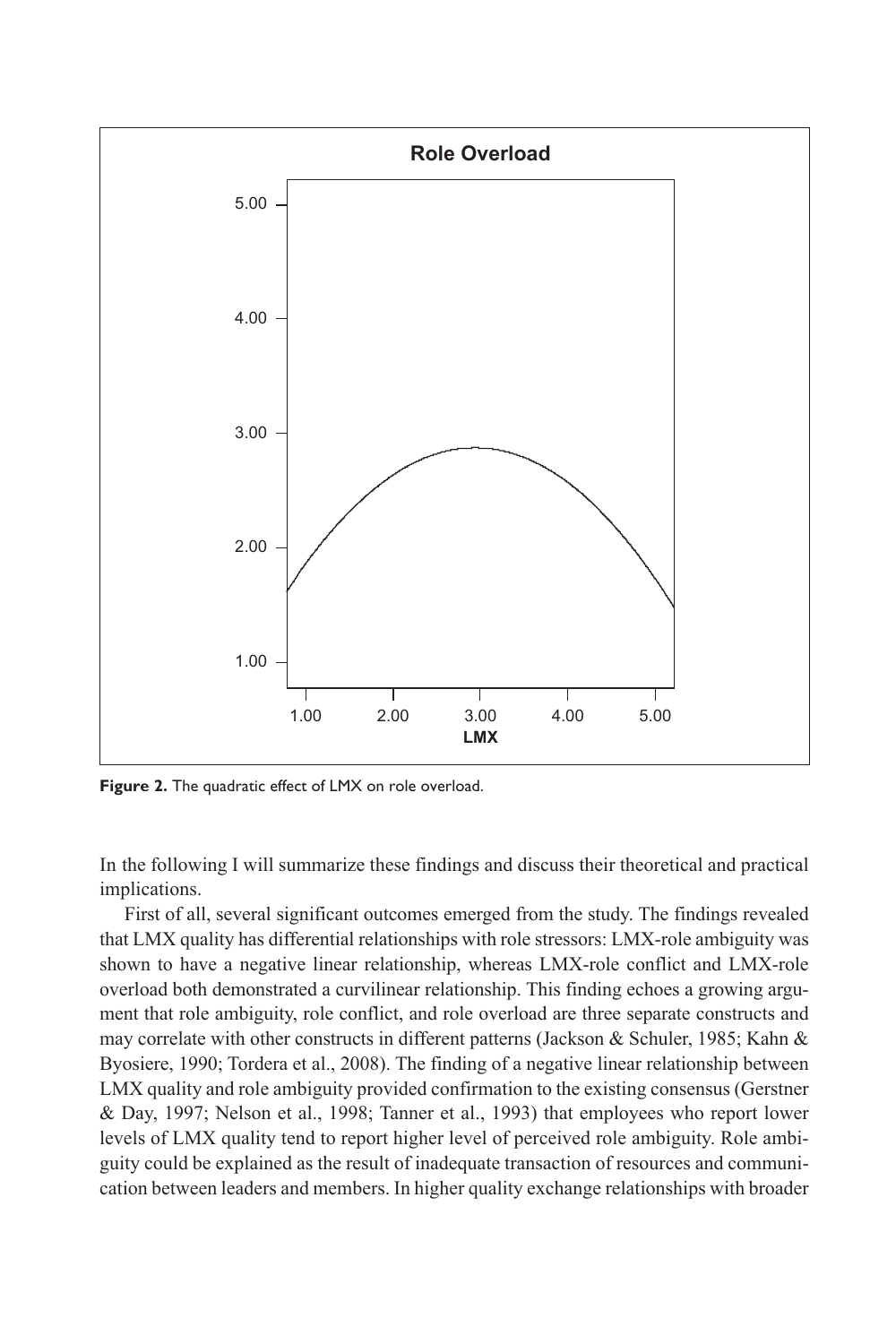negotiation latitude, greater mutual influence, and more extracontractual communication, the results indicate, members perceive their roles with greater clarity.

Unlike role ambiguity, role conflict and role overload assumed an inverted U relationship with LMX quality. That is, as LMX quality increases from low to moderate levels, the perceptions of role conflict and role overload increase as well; each of the role stressors has a critical point at which they reach their highest level; beyond the critical point, as LMX quality continues to rise, the perceptions of role conflict and overload begin to decrease. This pattern has to be explained by the communication dynamics and the quality and quantity of the exchange contents between leaders and members as relationship quality changes. As LMX quality increases from low to moderate levels, leader-member communication patterns change from polarizing moves to accommodating moves (Fairhurst, 1993). The accommodating moves signal greater trust between leader-member dyads and leaders assigned more trusted members with tasks that could be perceived as more challenging. As defined earlier in the paper, both role conflict and role overload have to do with work demands (Kahn et al., 1964). Before a LMX relationship reaches its critical point, work assignments could be a continuing test given by leaders as to their members' competency and tolerance for work demands. As a result, as the work demand increases, the perception of role conflict and role overload increases. When relationship quality moves beyond the critical point, leaders and members are in a mature relationship marked by aligning moves in communication patterns, which help produce a greater mutual understanding: on the one hand, leaders have gained a better understanding of their subordinates' ability, and, on the other, members have achieved greater tolerance and appreciation for leader's expectations and work assignments. Consequently, higher LMX quality beyond the critical point is associated with lower perceptions of role conflict and overload. The finding of a curvilinear relationship prompts us to ask for finer-grained questions regarding the functioning of communication. For example, what are the leader-member communicative practices that enable the transition before and after the critical point? How is work demand communicated and interpreted in different stages of relationship development? How is the exchange of socioemotional content conducted in interaction, which may impact the interpretation and perception of role stressors? Answers to these questions would help further ground the findings of this study.

In addition, the study also indicated gender difference in the perception of role conflict. Previous research has shown that males tend to perceive higher levels of stress related to conflict with other work units and with decision making, whereas females tend to report higher levels of stress related to work-family conflict (Spielberger & Vagg, 1999; Vagg, Spielberger, & Wasala, 2002). The conceptualization and measurement of role conflict in the present study focused on conflicting work demands within the work domain and did not include work-family role conflict. The finding is consistent with previous research showing males perceive higher levels of role conflict than do their female counterparts. Finally, it is interesting to find that, unlike value commitment, commitment to stay has a significant negative association with all three role stressors even when other predictors are controlled. An implication could be that a work environment with higher levels of role stressors is more likely to lead to higher rate of employee turnover.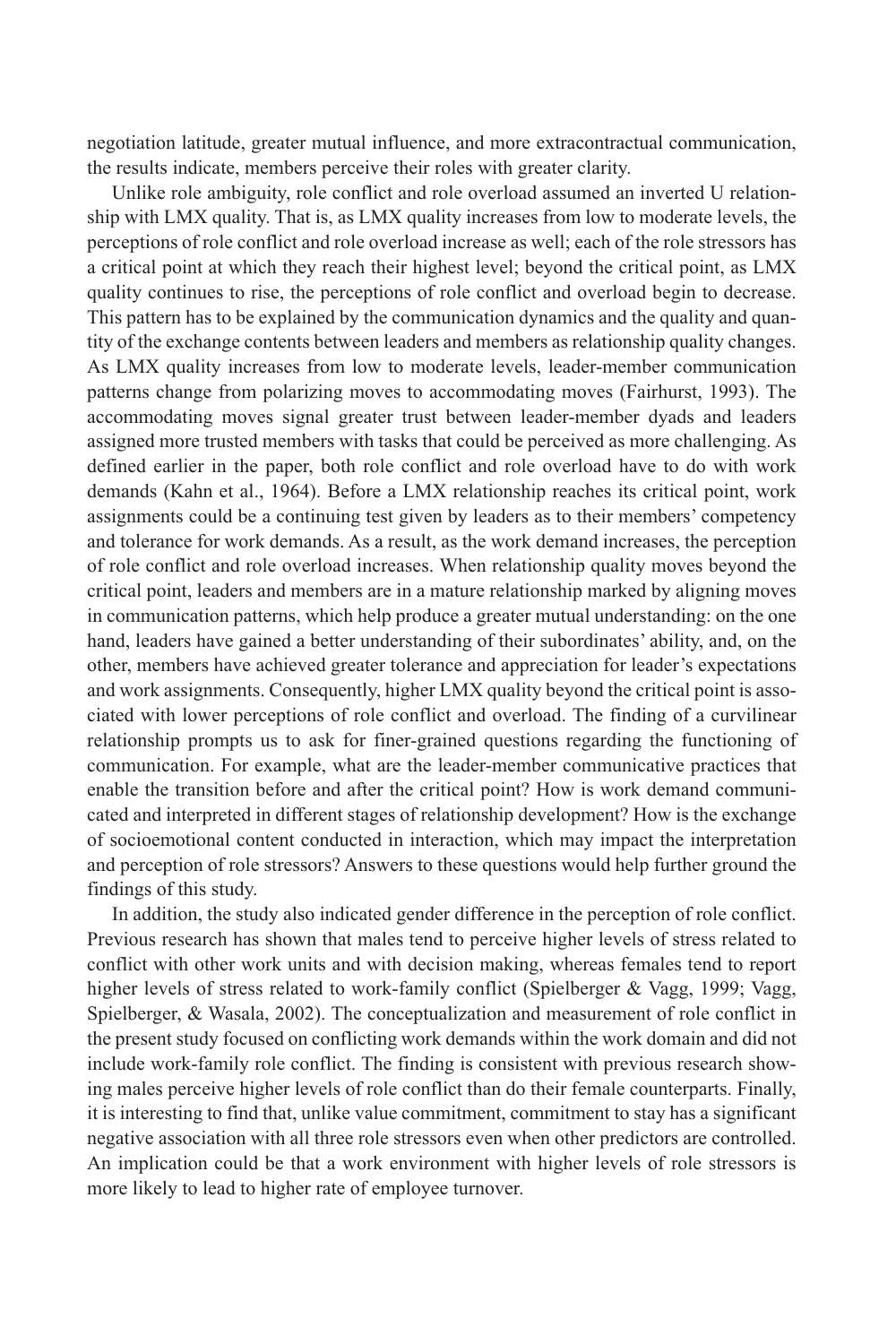Several limitations exist in the study and suggest paths for future research. First, because the study was based on data collected for a broader project of work socialization of immigrant employees, the sample limits its generalization to a wider population. Although second (U.S. born) generation of immigrants are included and *t* test did not show significant difference from the first generation on all the test variables, replications in samples of later generations would further validate the results of the present study. Second, although the study offered statistical evidence for an inverted U relationship in LMX-role conflict and LMX-role overload, the mechanism underlying such association remains theoretical speculation and needed detailed empirical research in the future. In addition, although the study implies a unidirectional relationship between LMX and work role stressors, that is, LMX produces effects on stressors, a reversed causal relationship is also plausible in which role stressors influence LMX possibly mediated by factors such as performance and commitment. This latter relationship certainly deserves future investigation. Third, our deletion of five items from the Job Related Tension Index due to crossloading and low loading may have contributed to the relatively low reliability of measures for role conflict and role overload. It is suspected that the Index' performance may be related to the heterogeneous organizational and professional contexts that this sample has, which may cause more diverse interpretations of index items with regard to their relevancy and meaning than do samples from a single organization or profession. Fourth, it needs to be acknowledged that role stressors could involve players other than supervisors, such as subordinates, clients and mentors. Future studies should consider and examine the multi-source nature of role stressors. Finally, the study results only reflect a cross-sectional picture of how various levels of LMX quality are associated with different role stressors. It would be very interesting to see whether similar patterns emerge if we take a developmental view that follows LMX evolvement correlating with changes in role stress. Repeated measures of relationship definition, role definitions, and role stressors along time will offer a dynamic view with regard to the association.

In spite of these limitations, the study findings bear significant practical implications in addition to the theoretical contributions discussed earlier. First, although the study could not ascertain any causal relationship, the significant associations are strong enough to call for managers' attention to the predictive effects of their relationship quality with their direct reports on the latter's perception of role stressors. Because subordinates are often reluctant to report stress to their managers for fear of exhibiting weakness or incompetence, the findings can assist managers to gauge the potential level of stressors their subordinates may be experiencing. For instance, the results help inform managers that those direct reports with whom their relationship quality is at a moderate level may be experiencing the highest level of role conflict and role overload, as the pattern of inverted U suggests. Mindful communicative actions by managers, such as coaching and soliciting and providing timely feedback, could help subordinates manage and/or reduce role stressors. As the statistical results indicate, when the LMX quality reaches the critical points, as in the case of role conflict and role overload, the perceptions of these stressors begin to reduce. This means that managers' conscious communicative efforts may induce a virtuous cycle that ultimately leads to higher LMX quality and to a work environment with lower levels of role stressors for their subordinates.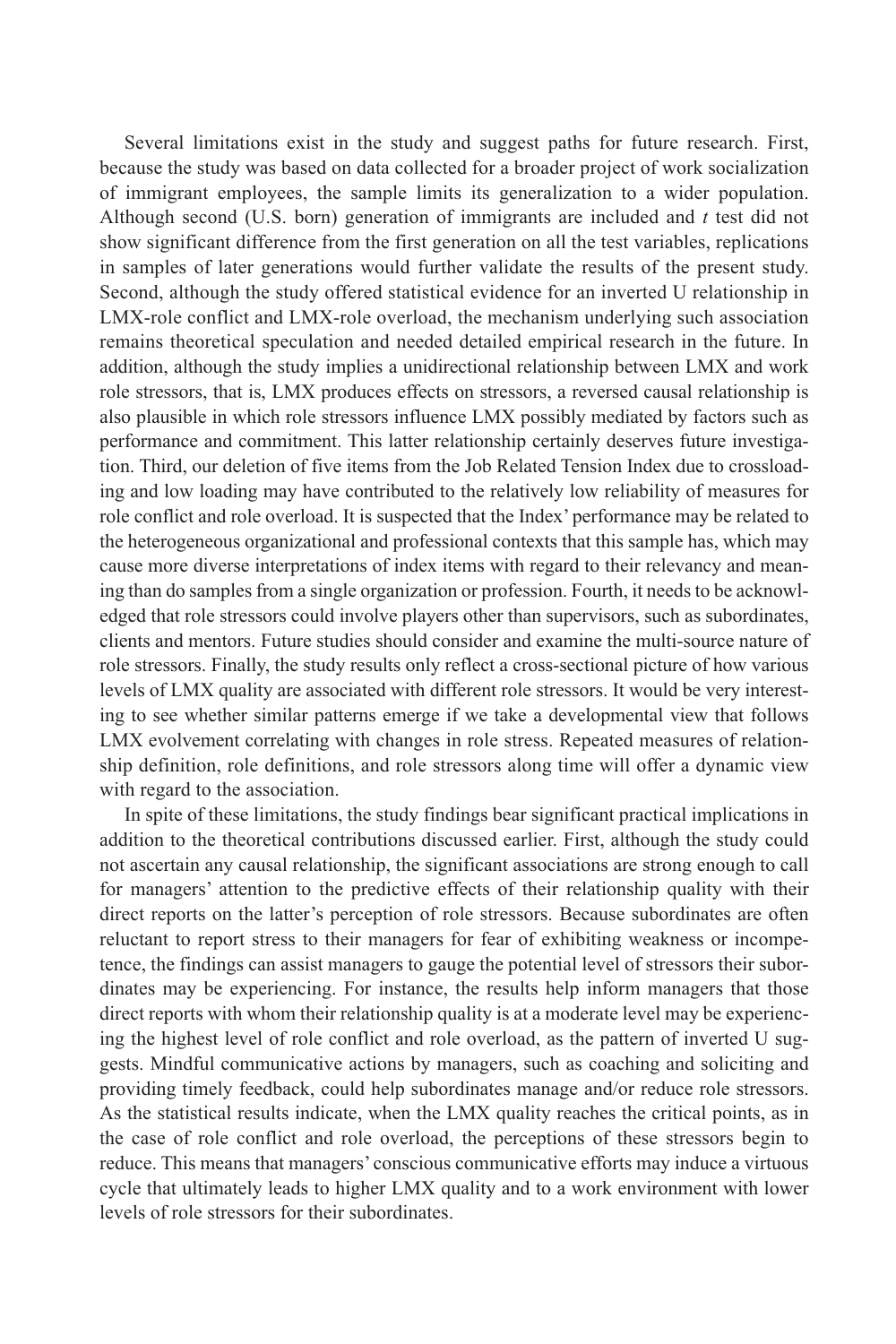#### **Declaration of Conflicting Interests**

The author declared no potential conflicts of interest with respect to the research, authorship, and/or publication of this article.

#### **Funding**

The author received no financial support for the research, authorship, and/or publication of this article.

#### **References**

- Aboa-Eboulé, C., Brisson, C., Maunsell, E., Mâsse, B., Bourbonnais, R., Vézina, M., . . . Dagenais, G. R. (2007). Job strain and risk of acute recurrent coronary heart disease events. *JAMA, 298*, 1652-1660.
- Addae, H. M., Parboteeah, K. P., & Velinor, N. (2008). Role stressors and organizational commitment: Public sector employment in St. Lucia. *International Journal of Manpower, 29*, 567-582.
- Antón, C. (2009). The impact of role stress on workers' behaviour through job satisfaction and organizational commitment. *International Journal of Psychology, 44*, 187-194.
- Bass, B. M. (1990). From transactional to transformational leadership: Learning to share the vision. *Organizational Dynamics, 18*, 19-31.
- Baxter, L. A. (1990). Dialectical contradictions in relationship development. *Journal of Social and Personal Relationships, 7*, 69-88.
- Benkhoff, B. (1997). Disentangling organizational commitment: The dangers of the OCQ for research and policy. *Personnel Review, 26*, 114-131.
- Blau, P. M. (1964). *Exchange and power in social life.* New York, NY: John Wiley.
- Cropanzano, R., & Mitchell, M. S. (2005). Social exchange theory: An interdisciplinary review. *Journal of Management, 31*, 874-900.
- De Bacquer, D., Pelfrene, E., Clays, E., Mark, R., Moreau, M., De Smet, P., . . . De Backer, G. (2005). Perceived job stress and incidence of coronary events: 3 year follow-up of the Belgian Job Stress Project cohort. *American Journal of Epidemiology, 161*, 434-441.
- Dulebohn, J. H., Bommer, W. H., Liden, R. C., Brouer, R. L., & Ferris, G. R. (2011). A meta-analysis of antecedents and consequences of leader-member exchange: Integrating the past with an eye toward the future. *Journal of Management*. Advance online publication. doi: 10.1177/0149206311415280
- Fairhurst, G. T. (1993). The leader-member exchange patterns of woman leaders in industry: A discourse analysis. *Communication Monographs, 60*, 321-351.
- Fisher, C. D., & Gitelson, R. (1983). A meta-analysis of the correlates of role conflict and ambiguity. *Journal of Applied Psychology, 68*, 320-333.
- Gerstner, C., & Day, D. (1997). Meta-analytic review of leader-member exchange theory: Correlates and construct issues. *Journal of Applied Psychology, 82*, 827-844.
- Gilboa, S., Shirom, A., Fried, Y., & Cooper, C. (2008). A meta-analysis of work demand stressors and job performance: Examining main and moderating effects. *Personnel Psychology, 61*, 227-271.
- Glazer, S., & Beehr, T. A. (2005). Consistency of implications of three role stressors across four countries. *Journal of Organizational Behavior, 26*, 467-487.
- Gouldner, A. W. (1960). The norm of reciprocity: A preliminary statement. *American Sociological Review, 25*, 161-178.
- Granovetter, M. (1976). Network sampling: Some first steps. *American Journal of Sociology, 81*, 1287-1303.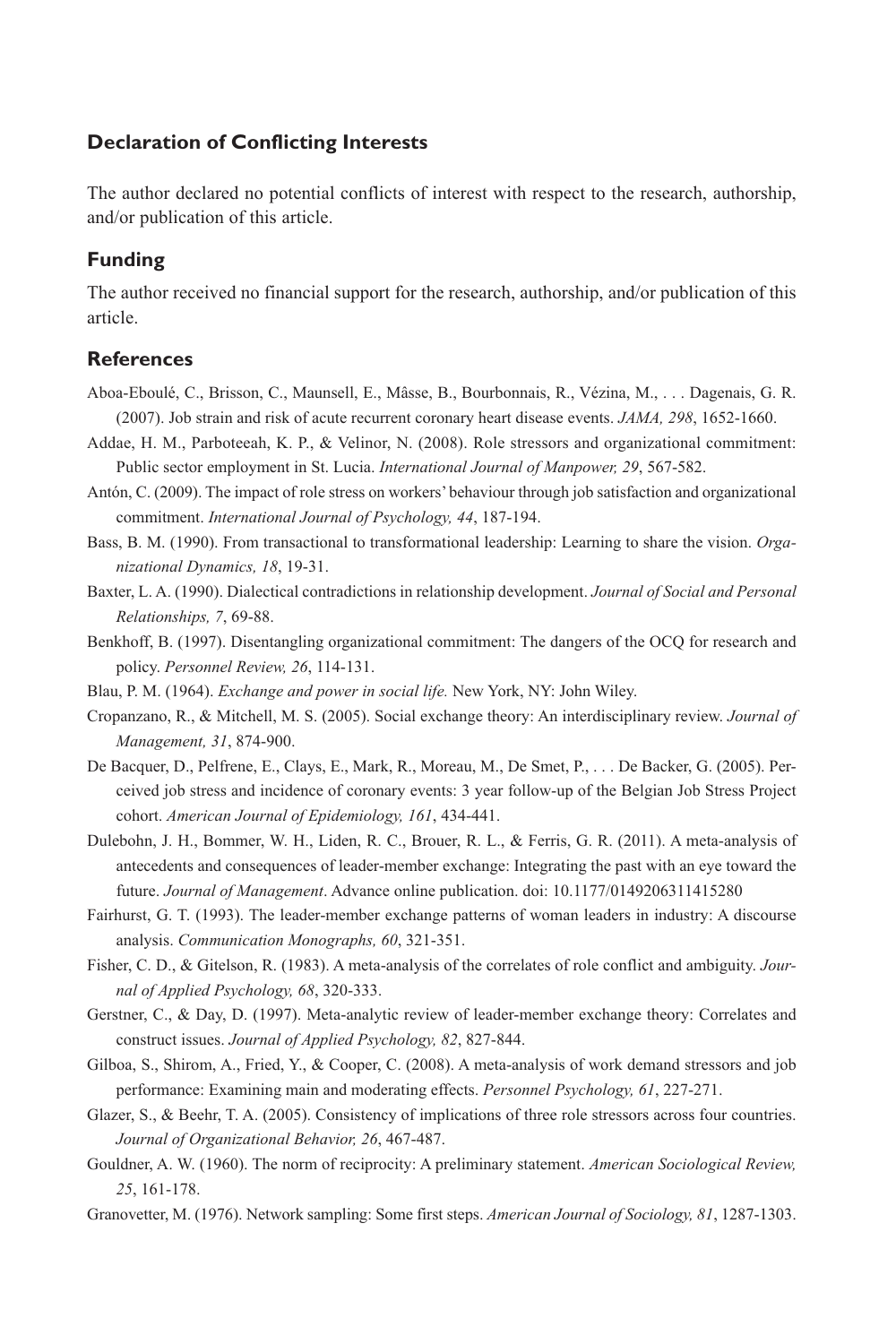- Graen, G. B., & Scandura, T. (1987). Toward a psychology of dyadic organizing. In B. Staw & L. L. Cummings (Eds.), *Research in organizational behavior* (Vol. 9, pp.175-208). Greenwich, CT: JAI.
- Graen, G. B., & Uhl-Bien, M. (1995). Relationship-based approach to leadership: Development of a leadermember exchange (LMX) theory of leadership over 25 years—Applying a multi-level multi-domain perspective. *Leadership Quarterly, 6*, 219-247.
- Hair, J. F., Jr., Anderson, R. E., Tatham, R. L., & Black, W. C. (1998). *Multivariate data analysis* (5th ed.). Upper Saddle River, NJ: Prentice Hall.
- Harris, K. J., & Kacmar, K. M. (2006). Too much of a good thing: The curvilinear effect of leader-member exchange on stress. *Journal of Social Psychology, 146*(1), 65-84.
- Harris, K. J., Kacmar, K. M., & Witt, L. A. (2005). An examination of the curvilinear relationship between leader-member exchange and intent to turnover. *Journal of Organizational Behavior, 26*, 363-378.
- Hochwarter, W. A., & Byrne, Z. S. (2005). Leader member exchange and job tension: Linear and non-linear effects across levels of affective disposition. *Journal of Business and Psychology, 20*, 171-190.
- Husted, L., Nielson, H., Rosholm, M., & Smith, N., (2001). Employment and wage assimilation of male first-generation immigrants in Denmark. *International Journal of Manpower, 22*, 39-71.
- Jackson, S. E., & Schuler R. S. (1985). A meta-analysis and conceptual critique of research on role ambiguity and role conflict in work settings. *Organizational Behavior and Human Decision Processes, 36*, 16-78.
- Jaskyte, K., & Lee, M. (2009). Organizational commitment of social workers: An exploratory study. *Administration in Social Work, 33*, 227-241.
- Jex, S. M. (1998). Stress and job performance: Theory, research, and implications for management practice. Thousand Oaks, CA: SAGE.
- Kacmar, K. M., Witt, L. A., Zivnuska, S., & Gully, S. M. (2003). The interactive effect of leader-member exchange and communication frequency on performance ratings. *Journal of Applied Psychology, 88*, 764-772.
- Kahn, R. L., & Byosiere, P. (1990). Stress in organizations. In M. D. Dunnette & L. M. Hough (1990). *Handbook of industrial and organizational psychology* (Vol. 3, pp. 571-650). Palo Alto, CA: Consulting Psychologists Press.
- Kahn, R. L., Wolfe, D. M., Quinn, R. P., & Snoek, J. D. (1964). *Organizational stress: Studies in role conflict and ambiguity*. New York, NY: Wiley.
- Kim, B., Lee, G., & Carlson, K. D. (2010). An examination of the nature of the relationship between leadermember-exchange (LMX) and turnover intent at different organizational levels. *International Journal of Hospitality Management, 29*, 591-597.
- Kramer, M. (1995). A longitudinal study of superior-subordinate communication during job transfers. *Human Communication Research, 22*, 39-64.
- Landsbergis, P. A., Schnall, P. L., Pickering, T. G., Warren, K., & Schwartz, J. E. (2003). Life-course exposure to job strain and ambulatory blood pressure in men. *American Journal of Epidemiology, 157*, 998-1006.
- Liden, R., Sparrowe, R., & Wayne, S. (1997). Leader-member exchange theory: The past and potential for the future. *Research in Personnel and Human Resources Management, 15*, 47-119.
- MacKinnon, N. J. (1978). Role strain: An assessment of a measure and its invariance of factor structure across studies. *Journal of Applied Psychology, 63*, 321-328.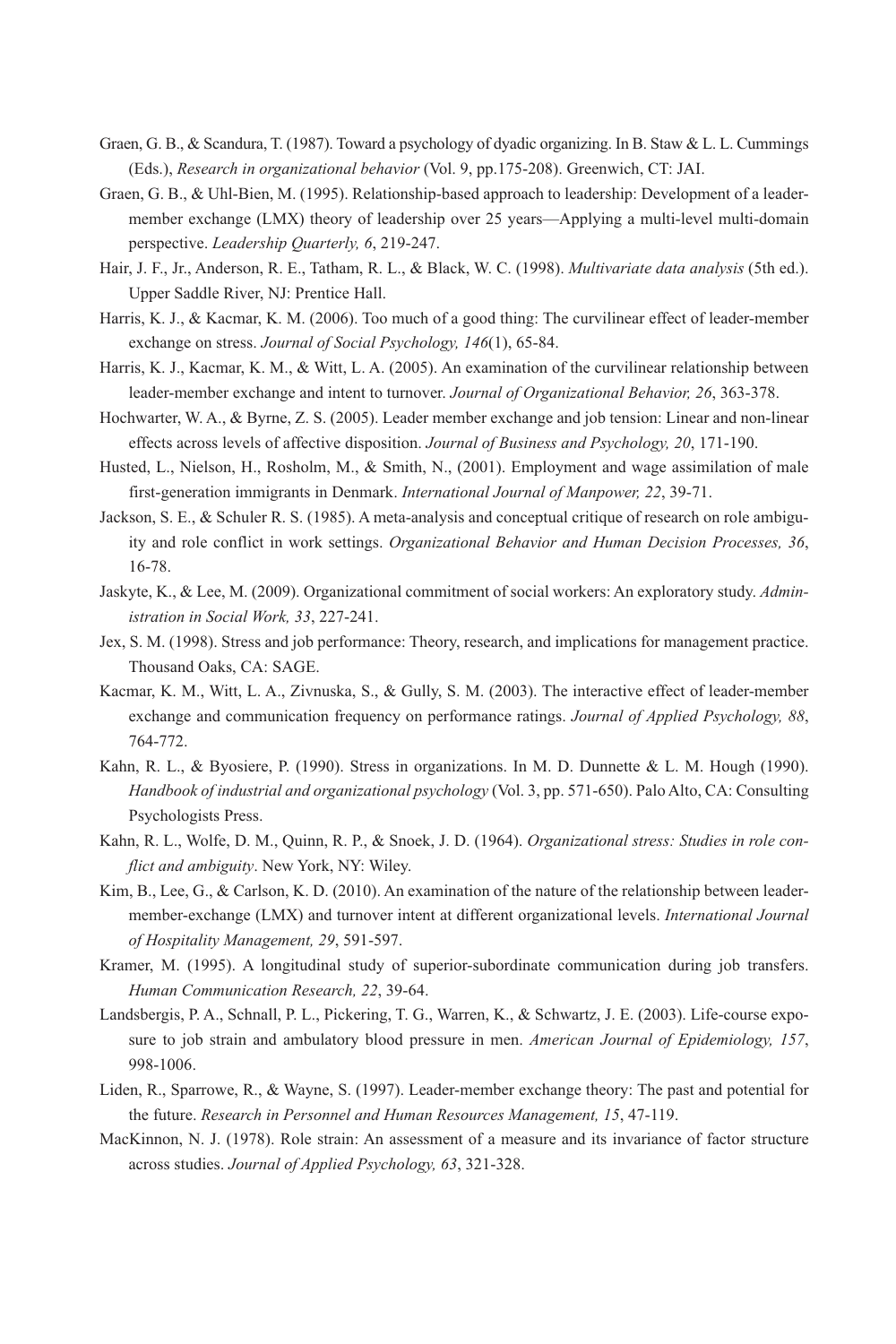- Marginson, D. (2006). Information processing and management control: A note exploring the role played by information media in reducing role ambiguity. *Management Accounting Research, 17*, 187-197.
- Miller, K. I., Ellis, B. H., Zook, E. G., & Lyles, J. S. (1990). An integrated model of communication, stress and burnout in the workplace. *Communication Research, 17*, 300-326.
- Morrow, P. C., Suzuki, Y., Crum, M. R., & Pautsch, R., 2005. The role of leader-member exchange in high turnover work environments. *Journal of Managerial Psychology, 20*, 681-694.
- Mueller, B. H., & Lee, J. (2002). Leader-member exchange and organizational communication satisfaction in multiple contexts. *Journal of Business Communication, 39*, 220-244.
- National Institute for Occupational Safety and Health. (1999). *Stress . . . at work.* Retrieved from http:// www.cdc.gov/niosh/docs/99-101/
- Nelson, D., Basu, R., & Purdie, R. (1998). An examination of exchange quality and work stressors in leader–follower dyads. *International Journal of Stress Management, 5*(2), 103-112.
- Onyemah, V. (2009). Role ambiguity, role conflict, and performance: Empirical evidence of an inverted-U relationship. *Journal of Personal Selling and Sales Management, 28*, 299-313.
- Ordovensky, J., & Hagy, A. (1998). *Immigrant status, race, and institutional choice in higher education.* Retrieved from www.ces.census.gov/index.php/ces/cespapers?down\_key=100290
- Peterson, M. F., Smith, P. B., Akande, A., Ayestaran, S., Bochner, S., & Callan, V., . . . Viedge, C. (1995). Role conflict, ambiguity, and overload: A 21-nation study. *Academy of Management Journal, 38*, 429-452.
- Podsakoff, P. M., MacKenzie, S. B., Lee, J-Y, & Podsakoff, N. P. (2003). Common method biases in behavioral research: A critical review of literature and recommended remedies. *Journal of Applied Psychology, 88*, 879-903.
- Porter, L. M., Steers, R. M., Mowday, R. T., & Boulian, P. V. (1974). Organizational commitment, job satisfaction, and turnover among psychiatric technicians. *Journal of Applied Psychology, 59*, 603-609.
- Rhoades, L., & Eisenberger, R. (2002). Perceived organizational support: A review of the literature. *Journal of Applied Psychology, 87*, 698-714.
- Richardson, H. A., Yang, J., Vandenberg, R. J., DeJoy, D. M., & Wilson, M. G. (2008). Perceived organizational support's role in stressor-strain relationships. *Journal of managerial psychology, 23*, 789-810.
- Rizzo, J. R., House, R. J., & Lirtzman, S. I. (1970). Role conflict and ambiguity in complex organizations. *Administrative Science Quarterly, 15*, 150-163.
- Schriesheim, C., Castro, S., & Cogliser, C. (1999). Leader-member exchange (LMX) research: A comprehensive review of theory, measurement, and data-analytic practices. *Leadership Quarterly, 10*, 63-114.
- Shirom A., Gilboa, S., Fried, Y., & Cooper, C. (2008). Gender, age, and tenure as moderators of work-related stressors' relationships with job performance: A meta-analysis. *Human Relations, 61*, 1371-1398.
- Sonnentag, S., & Frese, M. (2003). Stress in organizations. In W. C. Borman, D. R. Ilgen, & R. J. Klimoski (Eds.), *Comprehensive handbook of psychology: Vol. 12. Industrial and organizational psychology* (pp. 453-491). New York, NY: Wiley.
- Snyder, R. A., & Brunning, N. S. (1985). Quality of vertical dyad linkages: Congruence of superior and subordinate competence and role stress as explanatory variables. *Group and Organization Studies, 10*, 81-94.
- Spielberger, C. D., & Vagg, P. R. (1999). *The Job Stress Survey: JSS professional manual*. Odessa, FL: Psychological Assessment Resources.
- Stetz, T. A., Stetz, M. C., & Bliese, P. D. (2006). The importance of self-efficacy in the moderating effects of social support on stressor-strain relationships. *Work & Stress, 20*, 49-59.